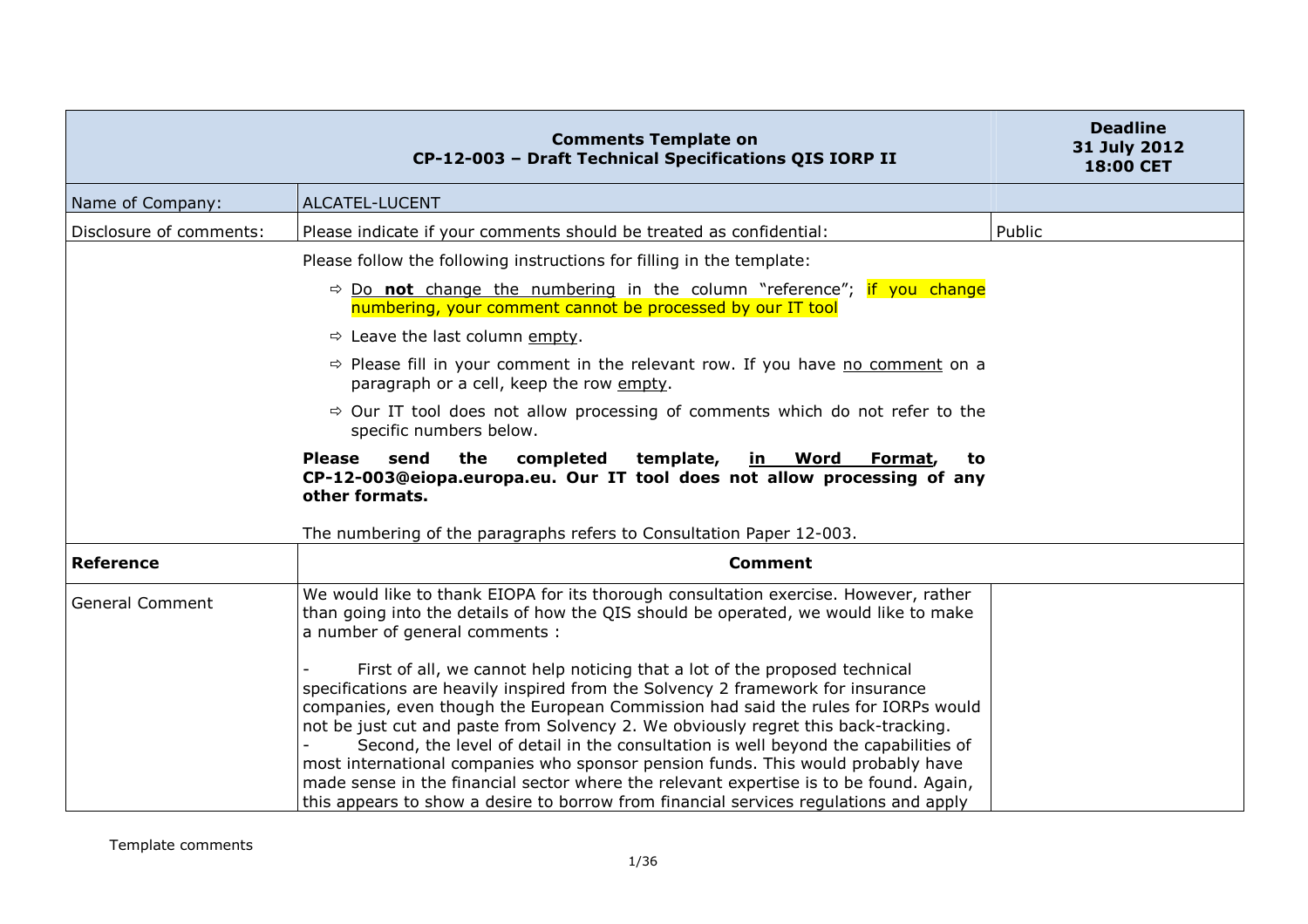| <b>Comments Template on</b><br>CP-12-003 - Draft Technical Specifications QIS IORP II                                                                                                                                                                                                                                                                                                                                                                                                                                                                                                                                                                                                                                                                                                                                                                                                                                                                                                                                                                                                                                                                                                                                                                                                                                                                                                                                                                                                                                                                                       | <b>Deadline</b><br>31 July 2012<br>18:00 CET |
|-----------------------------------------------------------------------------------------------------------------------------------------------------------------------------------------------------------------------------------------------------------------------------------------------------------------------------------------------------------------------------------------------------------------------------------------------------------------------------------------------------------------------------------------------------------------------------------------------------------------------------------------------------------------------------------------------------------------------------------------------------------------------------------------------------------------------------------------------------------------------------------------------------------------------------------------------------------------------------------------------------------------------------------------------------------------------------------------------------------------------------------------------------------------------------------------------------------------------------------------------------------------------------------------------------------------------------------------------------------------------------------------------------------------------------------------------------------------------------------------------------------------------------------------------------------------------------|----------------------------------------------|
| them to pensions. Accordingly, we believe the technical specifications are designed in<br>such a way that interested parties will not be able to comment properly.                                                                                                                                                                                                                                                                                                                                                                                                                                                                                                                                                                                                                                                                                                                                                                                                                                                                                                                                                                                                                                                                                                                                                                                                                                                                                                                                                                                                          |                                              |
| Finally and more importantly, we question whether any additional capital requirement<br>for pension funds is required and thus whether the QIS will serve any purpose at all.<br>We will focus our comments in this area. Indeed, we understand the motivations for<br>instituting additional capital requirements borrowing from the Solvency 2 approach to<br>be as follows :                                                                                                                                                                                                                                                                                                                                                                                                                                                                                                                                                                                                                                                                                                                                                                                                                                                                                                                                                                                                                                                                                                                                                                                             |                                              |
| 1) Ensuring level-playing field with insurance companies                                                                                                                                                                                                                                                                                                                                                                                                                                                                                                                                                                                                                                                                                                                                                                                                                                                                                                                                                                                                                                                                                                                                                                                                                                                                                                                                                                                                                                                                                                                    |                                              |
| We acknowledge some particular IORPs may be in the same situation as insurance<br>companies offering pension services. In this particular case, capital based<br>requirements may indeed be relevant. However, for the vast majority of IORPs, such<br>as our company's pension fund, we believe this comparison with insurance companies<br>is entirely inappropriate: our pension fund is not operating on the commercial market,<br>it is not intended to make a profit. It is solely a human resource vehicle which is one<br>component of a comprehensive package of benefits our company offers to its<br>employees. As such, pension benefits afforded through our fund are the result of<br>collective bargaining as part of broader labour considerations, they are not designed to<br>compete with insurance companies. These arrangements will obviously change over<br>time and they include important risk-sharing and risk-mitigating elements which make<br>them very different from a private insurance contract: possibility to amend<br>contributions paid by employees or employers, to amend benefits, to amend<br>indexation, pension protection schemes etc. In addition, contrary to insurance<br>companies operating various kinds of risk coverage, pension funds only cover one<br>situation, the payment of pensions (no fire insurance, no car insurance etc). In this<br>area, the need for capital outflow is more predictable, because the date of the risk<br>occurrence is known in advance, i.e. when an employee reaches retirement age. |                                              |
| Therefore, market-based and volatile risk measures, like Value at Risk, seem highly<br>inappropriate for pension scheme monitoring. The Commission could usefully consider<br>the models that have been developed recently in other OECD countries. The United                                                                                                                                                                                                                                                                                                                                                                                                                                                                                                                                                                                                                                                                                                                                                                                                                                                                                                                                                                                                                                                                                                                                                                                                                                                                                                              |                                              |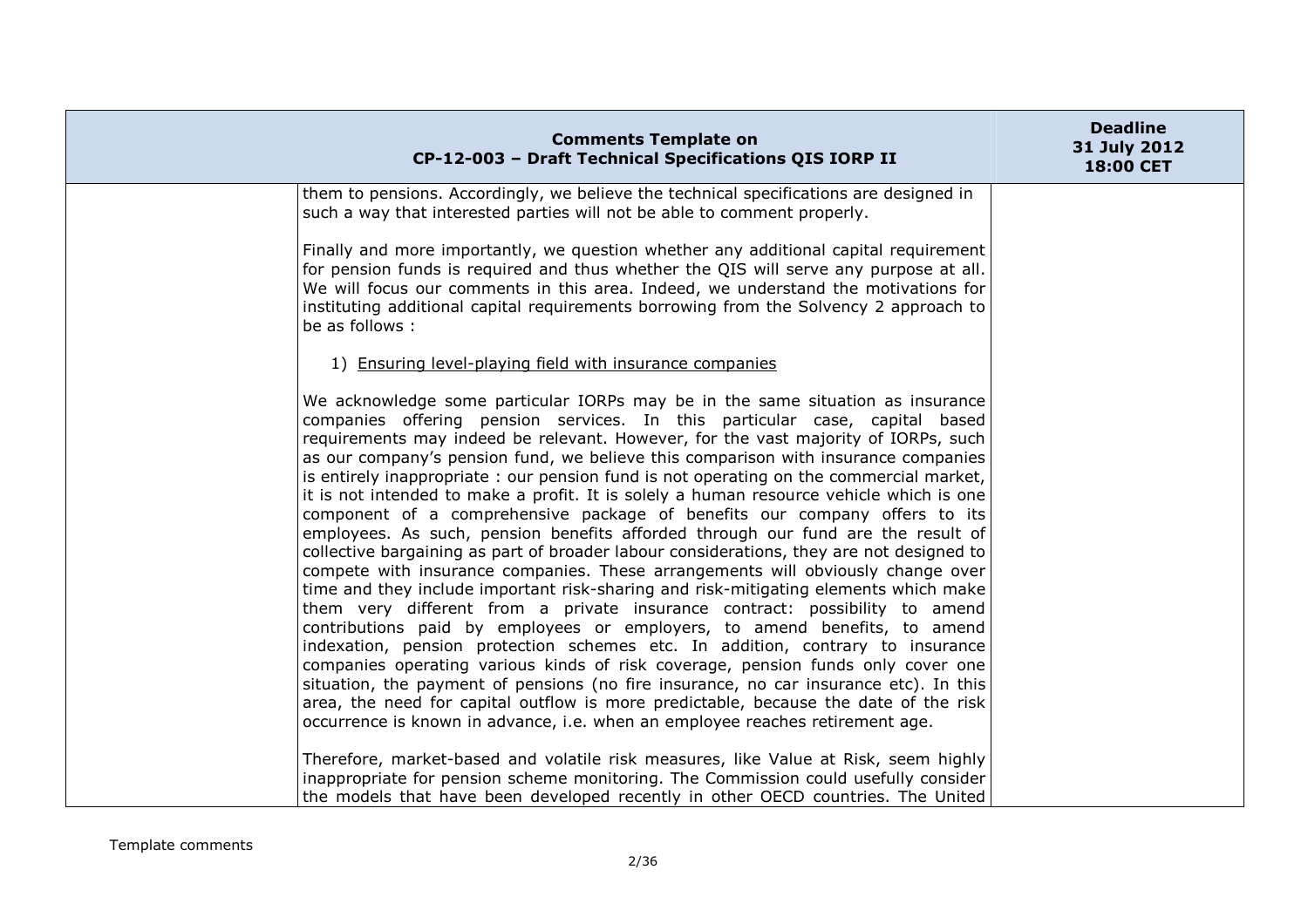| <b>Comments Template on</b><br>CP-12-003 - Draft Technical Specifications QIS IORP II                                                                                                                                                                                                                                                                                                                                                                                                                                                                                                                                                                                                                                                                                                                                                                              | <b>Deadline</b><br>31 July 2012<br>18:00 CET |
|--------------------------------------------------------------------------------------------------------------------------------------------------------------------------------------------------------------------------------------------------------------------------------------------------------------------------------------------------------------------------------------------------------------------------------------------------------------------------------------------------------------------------------------------------------------------------------------------------------------------------------------------------------------------------------------------------------------------------------------------------------------------------------------------------------------------------------------------------------------------|----------------------------------------------|
| States are a good example, which our company knows well as our local subsidiary<br>holds significant defined benefit commitments. The Pension Protection Act (PPA),<br>amended in July 2012, aims to secure pension scheme funding. Yet its framework is<br>neither derived from insurance regulation nor based on market-related risk measures.<br>The PPA enhances funding requirements but allows pension schemes to use smoothed<br>technical rates and smoothed asset value as a means to amortise market shocks and<br>to keep a long-term view in pension management. Ideally, the Commission could also<br>consider the different models already available within the Union and build up on this<br>long experience together with the pension community instead of applying a Solvency<br>II model that has not been designed for IORP in the first place. |                                              |
| 2) Ensuring future sustainability of pensions                                                                                                                                                                                                                                                                                                                                                                                                                                                                                                                                                                                                                                                                                                                                                                                                                      |                                              |
| We are not aware of any systemic risk weighing on pension payments ? It seems to us<br>that there already are mechanisms in place to ensure pensions are duly paid by<br>pension funds or their sponsoring companies, such mechanisms vary from one country<br>to the next but are in line with local pension practices. For instance, for defined benefit<br>schemes, there is an unlimited last resort guarantee from the sponsoring employer<br>(UK, Belgium, Germany) and sometimes also a national safety net sponsored by all<br>pension schemes (UK, Germany).                                                                                                                                                                                                                                                                                              |                                              |
| In addition, even assuming there was such an issue as systemic risk of pensions not<br>being paid out, we do not see how a capital requirement would be helping towards<br>resolution. In fact, the cure would be worth than the illness in this case: the more<br>money companies have to tie up to pay pensions, the more their financial viability will<br>be threatened.                                                                                                                                                                                                                                                                                                                                                                                                                                                                                       |                                              |
| We believe the best form of protection to member benefits is a strong, solvent<br>employer and confidence between contributors. We believe the attempt to impose<br>higher solvency requirements would weaken the sponsoring employer as a Solvency 2<br>type regime would unnecessarily increase pension liabilities and thus funding<br>requirements, far in excess of the actual payments required to pay out pensions. This<br>would indeed :                                                                                                                                                                                                                                                                                                                                                                                                                  |                                              |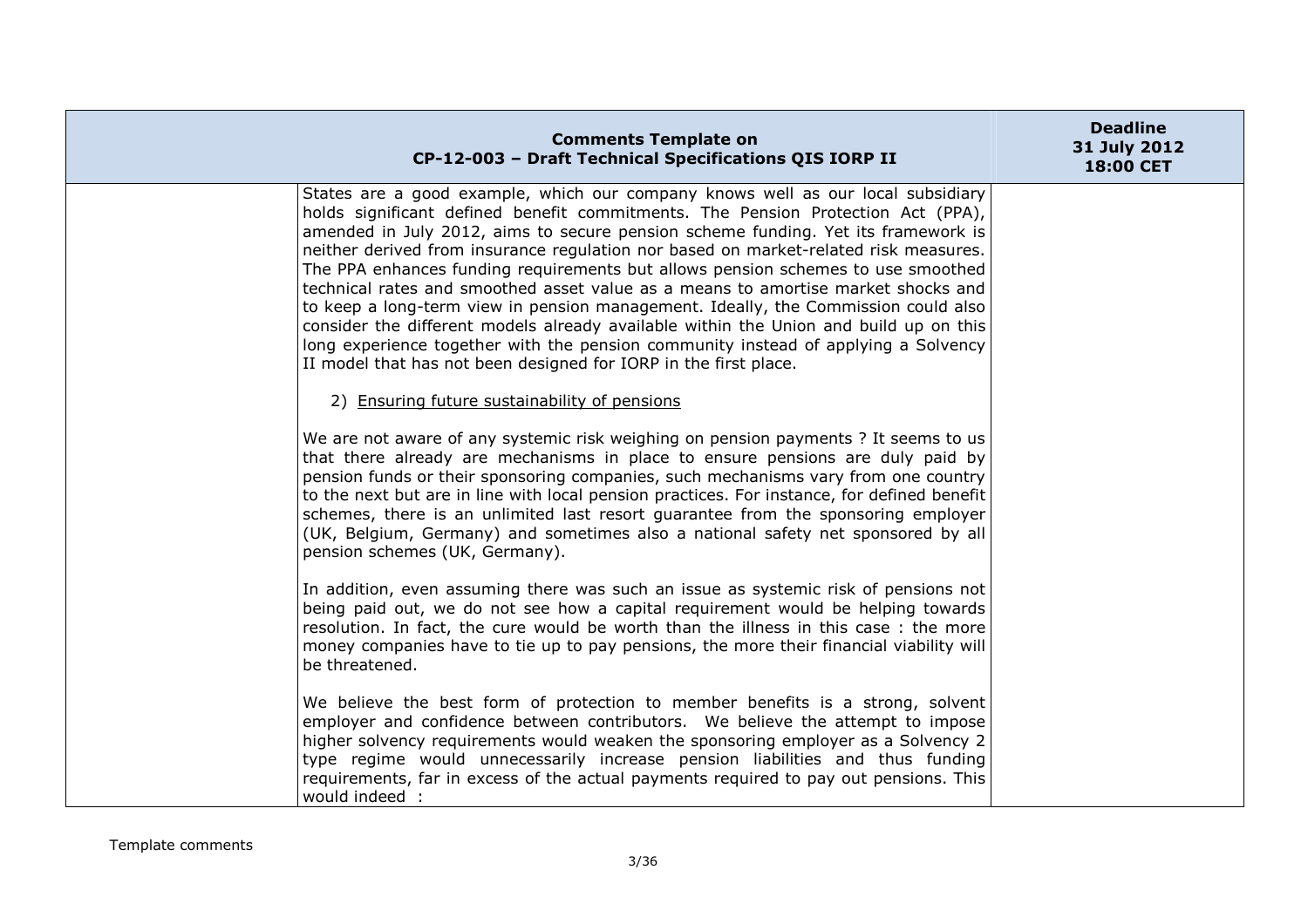| <b>Comments Template on</b><br>CP-12-003 - Draft Technical Specifications QIS IORP II                                                                                                                                                                                                                                                                                                                                                                                                                                             | <b>Deadline</b><br>31 July 2012<br>18:00 CET |
|-----------------------------------------------------------------------------------------------------------------------------------------------------------------------------------------------------------------------------------------------------------------------------------------------------------------------------------------------------------------------------------------------------------------------------------------------------------------------------------------------------------------------------------|----------------------------------------------|
| Significantly increase employment costs in Europe for lots of employers, as well<br>$\blacktriangleright$<br>as employee contributions;                                                                                                                                                                                                                                                                                                                                                                                           |                                              |
| $\triangleright$ Force employers to reduce benefits or even to stop providing occupational<br>contradicts the objective set in the White Paper to develop<br>pensions, which<br>occupational pensions in Europe as a remedy to declining Social Security pension<br>schemes;                                                                                                                                                                                                                                                      |                                              |
| $\triangleright$ Force European companies to reduce value adding and job creating investments<br>because of unnecessary contributions into pension solvency buffers, which are<br>likely to be irrecoverable once all pensions will be paid;                                                                                                                                                                                                                                                                                      |                                              |
| $\triangleright$ Impose a significant competitive disadvantage to European companies /<br>employers in the absence of any comparable solvency regulation internationally;                                                                                                                                                                                                                                                                                                                                                         |                                              |
| > Force European pension funds, which are long-term investors to divest from<br>equities, thus creating a financing issue for corporates in Europe.                                                                                                                                                                                                                                                                                                                                                                               |                                              |
| Therefore, we strongly believe that the existing regulatory environments in our<br>nations provide a strong framework to protect pension scheme members and<br>pensioners. However, we are open to improve if necessary, some qualitative criteria to<br>reinforce confidence of all stake holders of the pension funds.                                                                                                                                                                                                          |                                              |
| 3) Facilitation of cross-border pension funds                                                                                                                                                                                                                                                                                                                                                                                                                                                                                     |                                              |
| We understand the Commission would like to see more of those EU-wide pension<br>funds. We believe those already exist in the form of a given company pooling<br>resources together to fuel several different national funds. However, what does not<br>exist is a pension fund operating across several countries where the level of defined<br>benefit is the same for all those countries. While the Commission may consider this as<br>desirable, this is not doable in a situation where tax & labour law is widely different |                                              |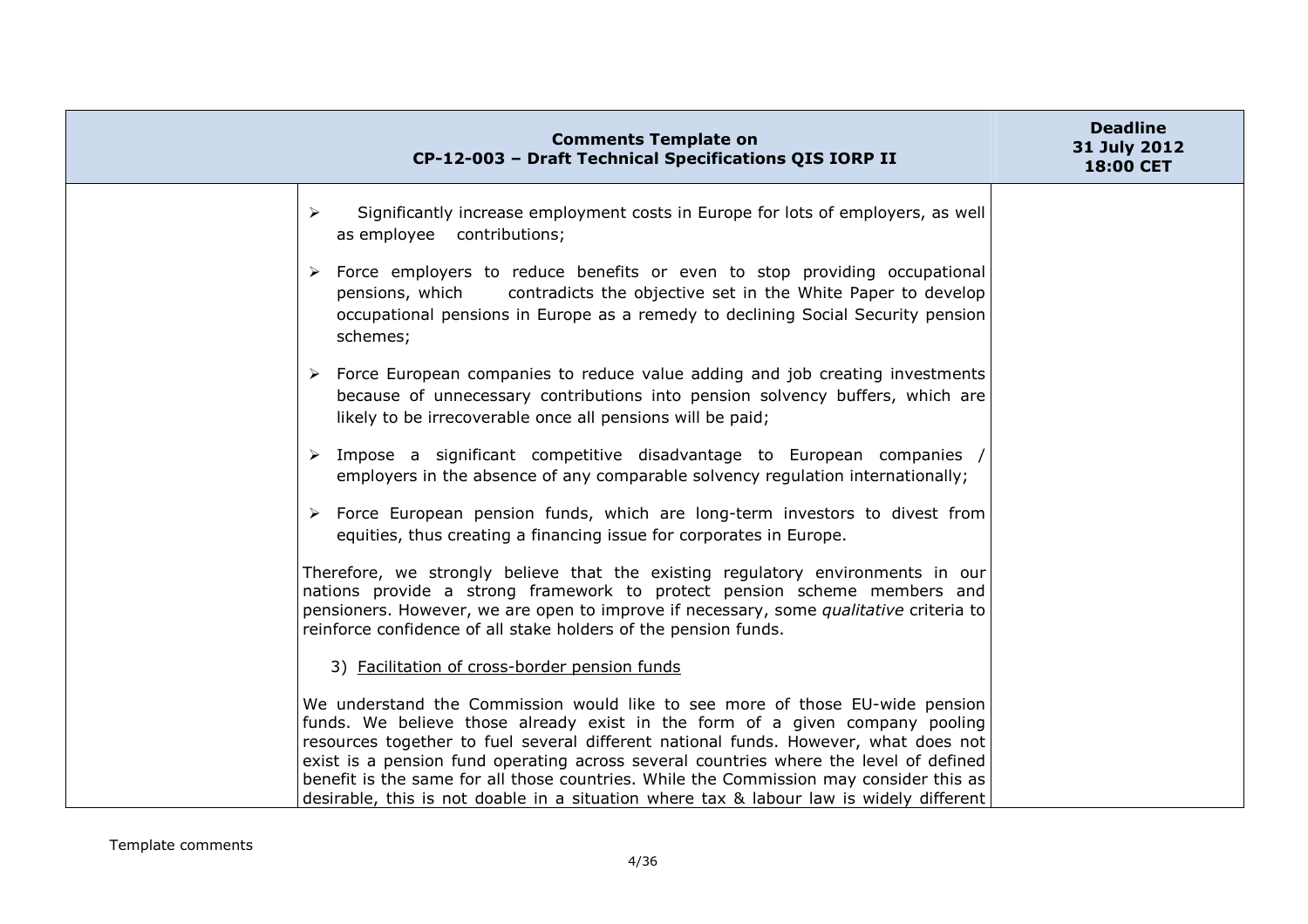|        | <b>Comments Template on</b><br>CP-12-003 - Draft Technical Specifications QIS IORP II                                                                                                                                                                                                                                                                                                                                                                                                                          | <b>Deadline</b><br>31 July 2012<br>18:00 CET |
|--------|----------------------------------------------------------------------------------------------------------------------------------------------------------------------------------------------------------------------------------------------------------------------------------------------------------------------------------------------------------------------------------------------------------------------------------------------------------------------------------------------------------------|----------------------------------------------|
|        | from one EU member State to the next. Our company operates a compensation policy<br>which is adjusted and differentiated in each of the EU countries where we operate, by<br>virtue of the fact that market conditions are different, but more importantly that tax &<br>labour law provisions are vastly different. Since we cannot possibly offer a harmonized<br>package of benefits to our employees across the EU because of these differences,<br>differentiated pension benefits follow the same logic. |                                              |
|        | Thus, the lack of cross-border pension funds is not caused by the absence of proper<br>EU regulatory framework on pension funds, it is caused by fundamental disparities<br>between the national labour markets.                                                                                                                                                                                                                                                                                               |                                              |
|        | Further, even assuming EU regulation was required to foster cross-border pension<br>funds, we do not see how imposing additional capital requirements would make cross-<br>border funds any easier ?                                                                                                                                                                                                                                                                                                           |                                              |
|        | Given the above considerations, we do not see that any additional capital requirement<br>for pension funds is required, whether drawn from Solvency 2 or otherwise.                                                                                                                                                                                                                                                                                                                                            |                                              |
|        | The case for reform is not clear. Therefore, we do not think it is appropriate for our<br>company to be offering views on the QIS, since<br>the very purpose of the QIS and its underlying reform proposal is in doubt                                                                                                                                                                                                                                                                                         |                                              |
|        | the template for comments is inappropriately drawn from the financial sector.                                                                                                                                                                                                                                                                                                                                                                                                                                  |                                              |
| Q1.    |                                                                                                                                                                                                                                                                                                                                                                                                                                                                                                                |                                              |
| $Q2$ . |                                                                                                                                                                                                                                                                                                                                                                                                                                                                                                                |                                              |
| Q3.    |                                                                                                                                                                                                                                                                                                                                                                                                                                                                                                                |                                              |
| Q4.    |                                                                                                                                                                                                                                                                                                                                                                                                                                                                                                                |                                              |
| Q5.    |                                                                                                                                                                                                                                                                                                                                                                                                                                                                                                                |                                              |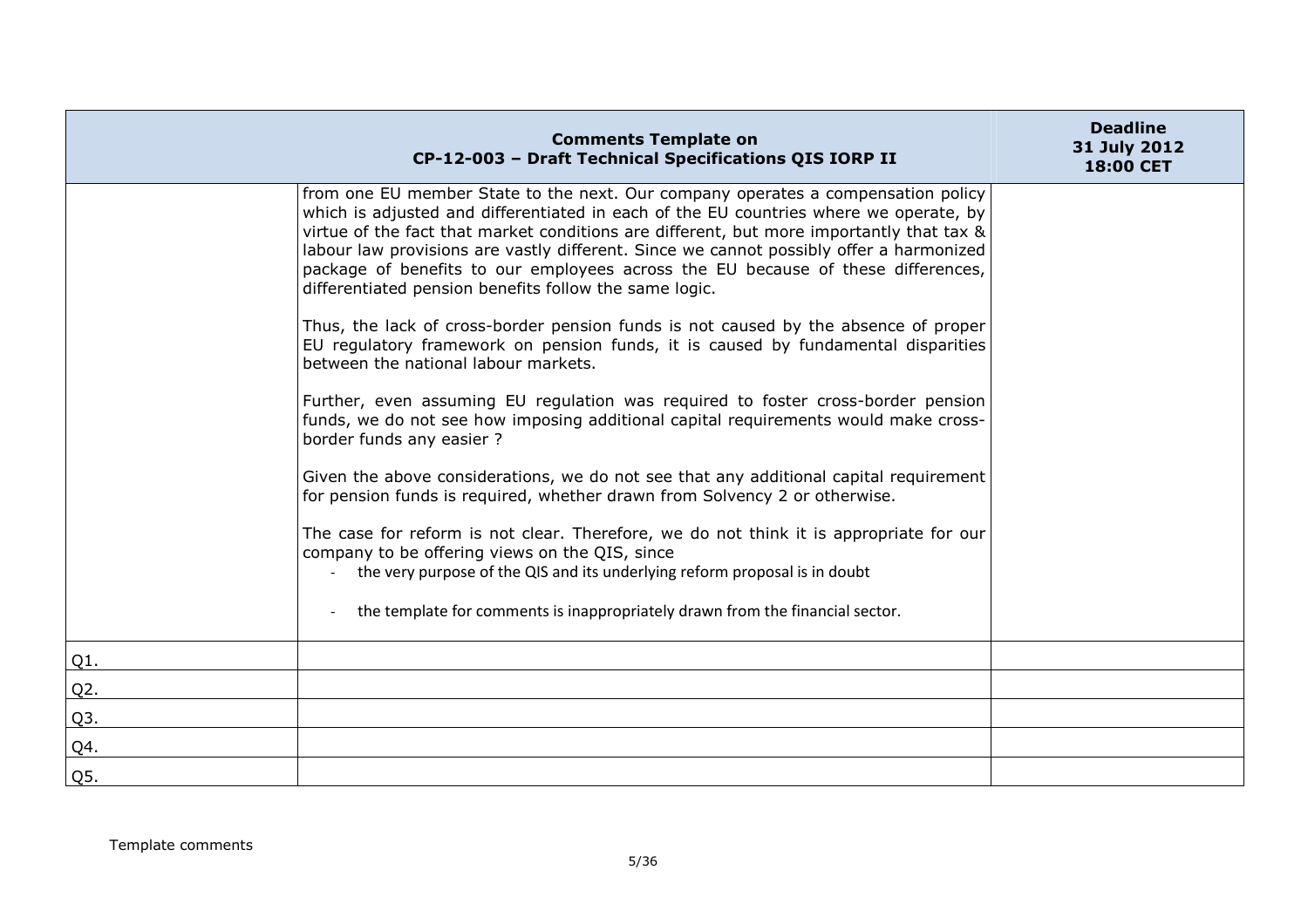|        | <b>Comments Template on</b><br>CP-12-003 - Draft Technical Specifications QIS IORP II | <b>Deadline</b><br>31 July 2012<br>18:00 CET |
|--------|---------------------------------------------------------------------------------------|----------------------------------------------|
| Q6.    |                                                                                       |                                              |
| Q7.    |                                                                                       |                                              |
| Q8.    |                                                                                       |                                              |
| Q9.    |                                                                                       |                                              |
| Q10.   |                                                                                       |                                              |
| Q11.   |                                                                                       |                                              |
| Q12.   |                                                                                       |                                              |
| Q13.   |                                                                                       |                                              |
| Q14.   |                                                                                       |                                              |
| Q15.   |                                                                                       |                                              |
| Q16.   |                                                                                       |                                              |
| Q17.   |                                                                                       |                                              |
| Q18.   |                                                                                       |                                              |
| Q19.   |                                                                                       |                                              |
| Q20.   |                                                                                       |                                              |
| Q21.   |                                                                                       |                                              |
| Q22.   |                                                                                       |                                              |
| Q23.   |                                                                                       |                                              |
| I.1.1. |                                                                                       |                                              |
| I.1.2. |                                                                                       |                                              |
| I.1.3. |                                                                                       |                                              |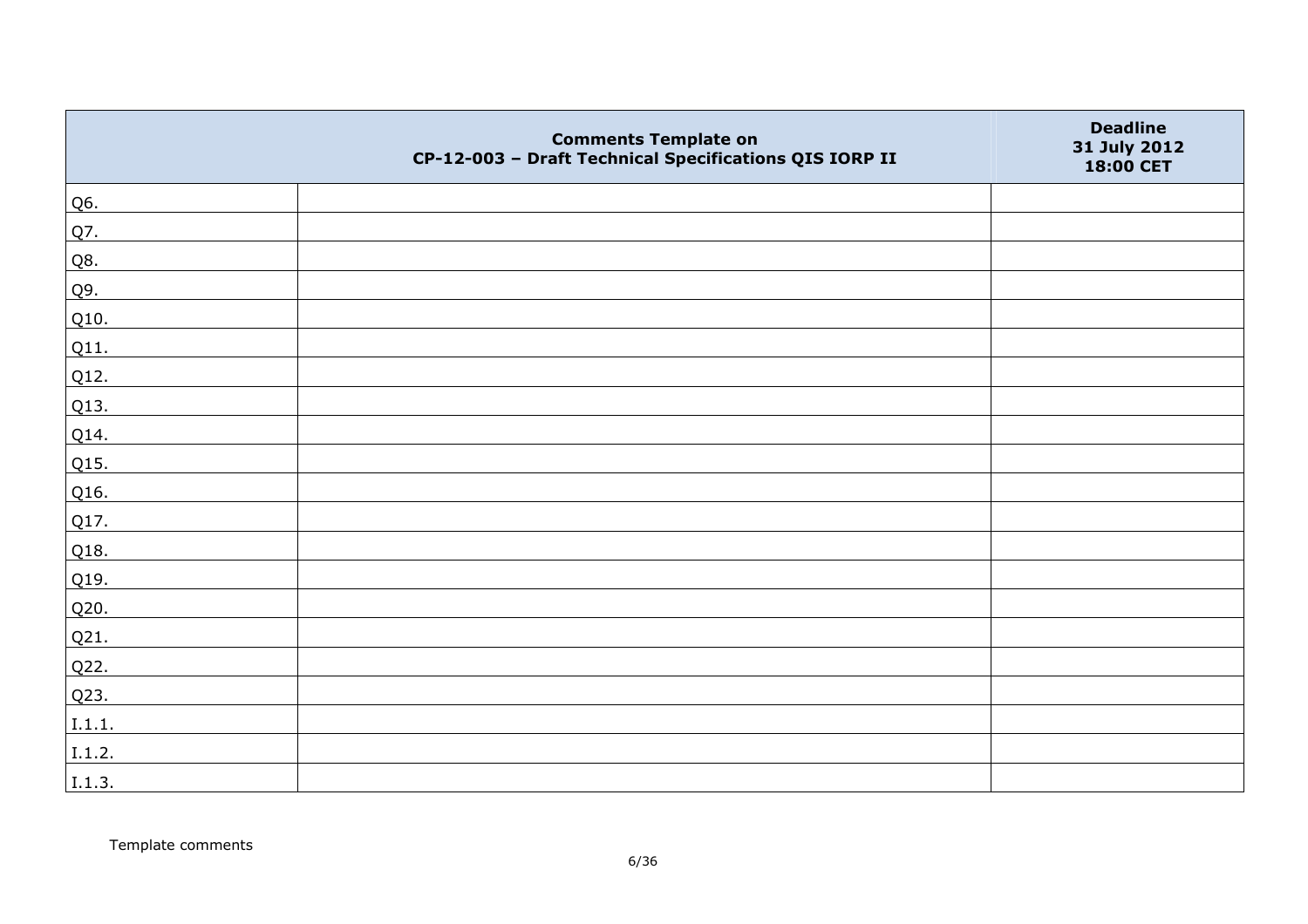|         | <b>Comments Template on</b><br>CP-12-003 - Draft Technical Specifications QIS IORP II | <b>Deadline</b><br>31 July 2012<br>18:00 CET |
|---------|---------------------------------------------------------------------------------------|----------------------------------------------|
| I.1.4.  |                                                                                       |                                              |
| 1.1.5.  |                                                                                       |                                              |
| I.2.1.  |                                                                                       |                                              |
| I.2.2.  |                                                                                       |                                              |
| I.2.3.  |                                                                                       |                                              |
| I.2.4.  |                                                                                       |                                              |
| I.2.5.  |                                                                                       |                                              |
| I.2.6.  |                                                                                       |                                              |
| I.3.1.  |                                                                                       |                                              |
| I.3.2.  |                                                                                       |                                              |
| I.4.1.  |                                                                                       |                                              |
| I.4.2.  |                                                                                       |                                              |
| I.4.3.  |                                                                                       |                                              |
| I.4.4.  |                                                                                       |                                              |
| I.4.5.  |                                                                                       |                                              |
| I.4.6.  |                                                                                       |                                              |
| I.4.7.  |                                                                                       |                                              |
| I.4.8.  |                                                                                       |                                              |
| I.4.9.  |                                                                                       |                                              |
| I.4.10. |                                                                                       |                                              |
| I.4.11. |                                                                                       |                                              |
| I.4.12. |                                                                                       |                                              |
| I.4.13. |                                                                                       |                                              |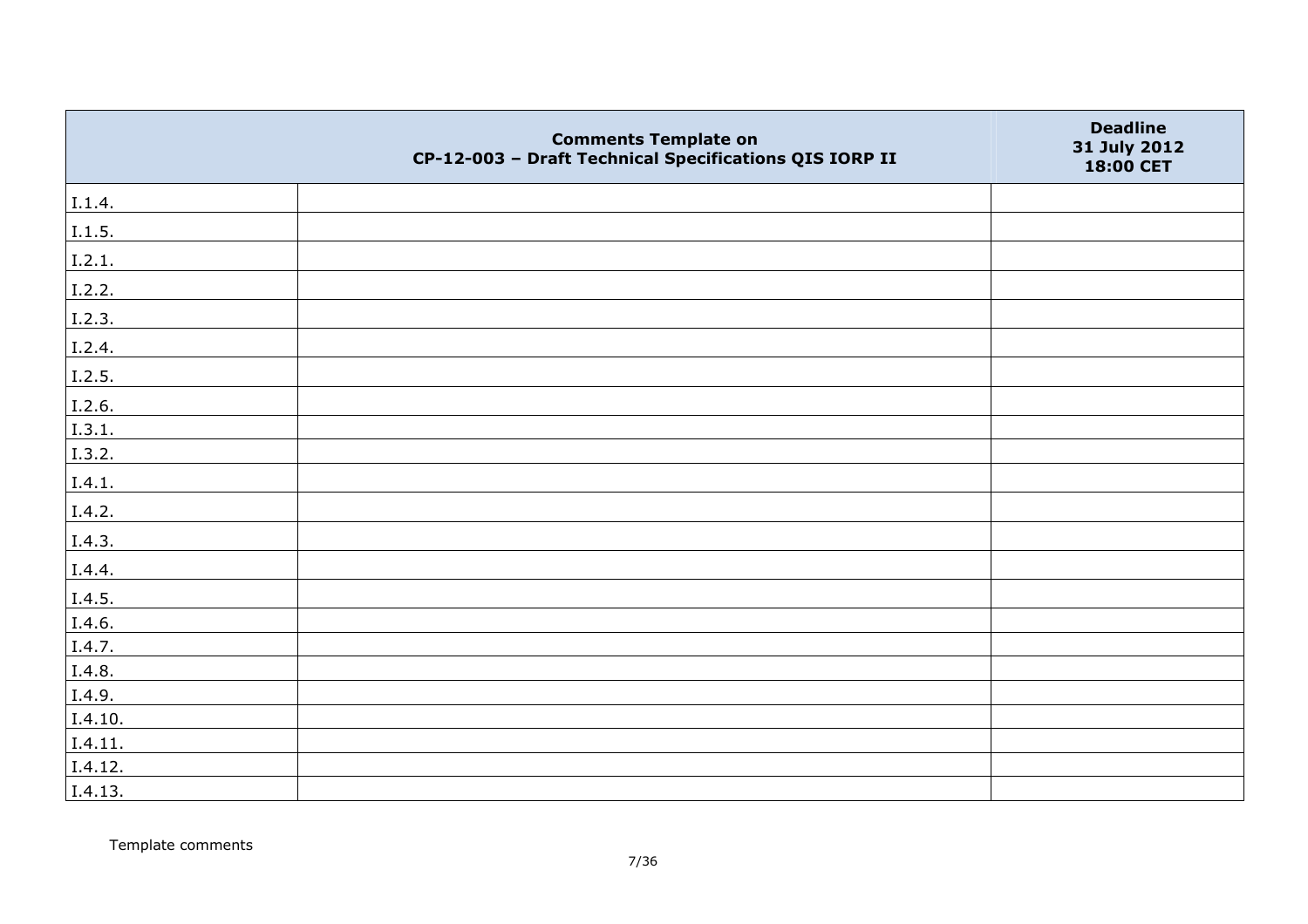|         | <b>Comments Template on</b><br>CP-12-003 - Draft Technical Specifications QIS IORP II | <b>Deadline</b><br>31 July 2012<br>18:00 CET |
|---------|---------------------------------------------------------------------------------------|----------------------------------------------|
| I.4.14. |                                                                                       |                                              |
| I.4.15. |                                                                                       |                                              |
| I.4.16. |                                                                                       |                                              |
| I.4.17. |                                                                                       |                                              |
| I.4.18. |                                                                                       |                                              |
| I.4.19. |                                                                                       |                                              |
| I.4.20. |                                                                                       |                                              |
| I.4.21. |                                                                                       |                                              |
| I.4.22. |                                                                                       |                                              |
| I.5.1.  |                                                                                       |                                              |
| I.5.2.  |                                                                                       |                                              |
| I.5.3.  |                                                                                       |                                              |
| I.5.4.  |                                                                                       |                                              |
| 1.5.5.  |                                                                                       |                                              |
| I.5.6.  |                                                                                       |                                              |
| I.5.7.  |                                                                                       |                                              |
| I.5.8.  |                                                                                       |                                              |
| I.6.1.  |                                                                                       |                                              |
| I.6.2.  |                                                                                       |                                              |
| I.6.3.  |                                                                                       |                                              |
| I.7.1.  |                                                                                       |                                              |
| I.7.2.  |                                                                                       |                                              |
| I.7.3.  |                                                                                       |                                              |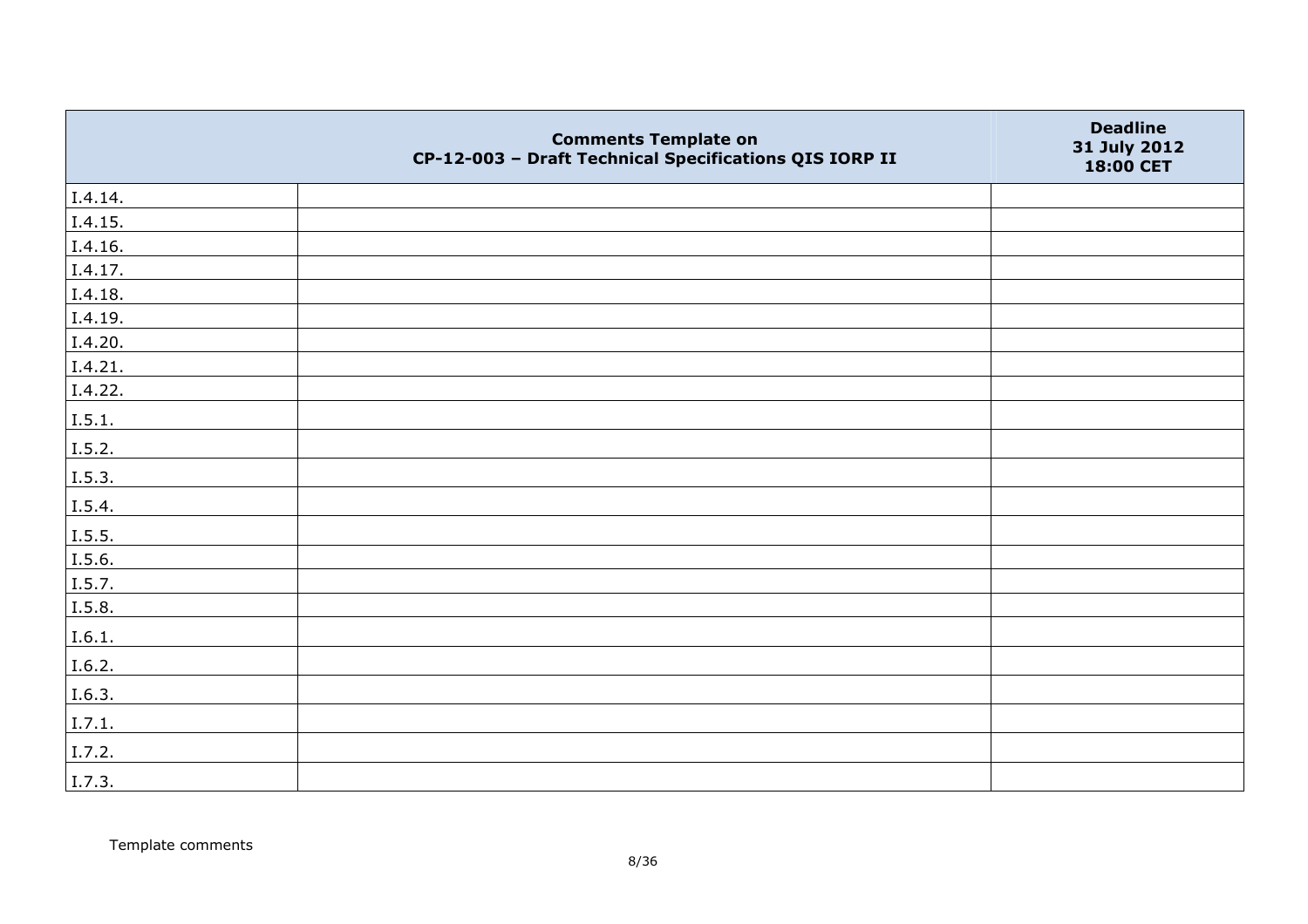|          | <b>Comments Template on</b><br>CP-12-003 - Draft Technical Specifications QIS IORP II | <b>Deadline</b><br>31 July 2012<br>18:00 CET |
|----------|---------------------------------------------------------------------------------------|----------------------------------------------|
| I.7.4.   |                                                                                       |                                              |
| I.7.5.   |                                                                                       |                                              |
| I.8.1.   |                                                                                       |                                              |
| I.8.2.   |                                                                                       |                                              |
| I.8.3.   |                                                                                       |                                              |
| I.8.4.   |                                                                                       |                                              |
| I.8.5.   |                                                                                       |                                              |
| I.8.6.   |                                                                                       |                                              |
| I.9.1.   |                                                                                       |                                              |
| I.9.2.   |                                                                                       |                                              |
| I.9.3.   |                                                                                       |                                              |
| I.10.1.  |                                                                                       |                                              |
| I.10.2.  |                                                                                       |                                              |
| I.10.3.  |                                                                                       |                                              |
| I.10.4   |                                                                                       |                                              |
| I.11.1   |                                                                                       |                                              |
| HBS.1.1. |                                                                                       |                                              |
| HBS.2.1. |                                                                                       |                                              |
| HBS.2.2. |                                                                                       |                                              |
| HBS.2.3. |                                                                                       |                                              |
| HBS.2.4. |                                                                                       |                                              |
| HBS.2.5. |                                                                                       |                                              |
| HBS.2.6. |                                                                                       |                                              |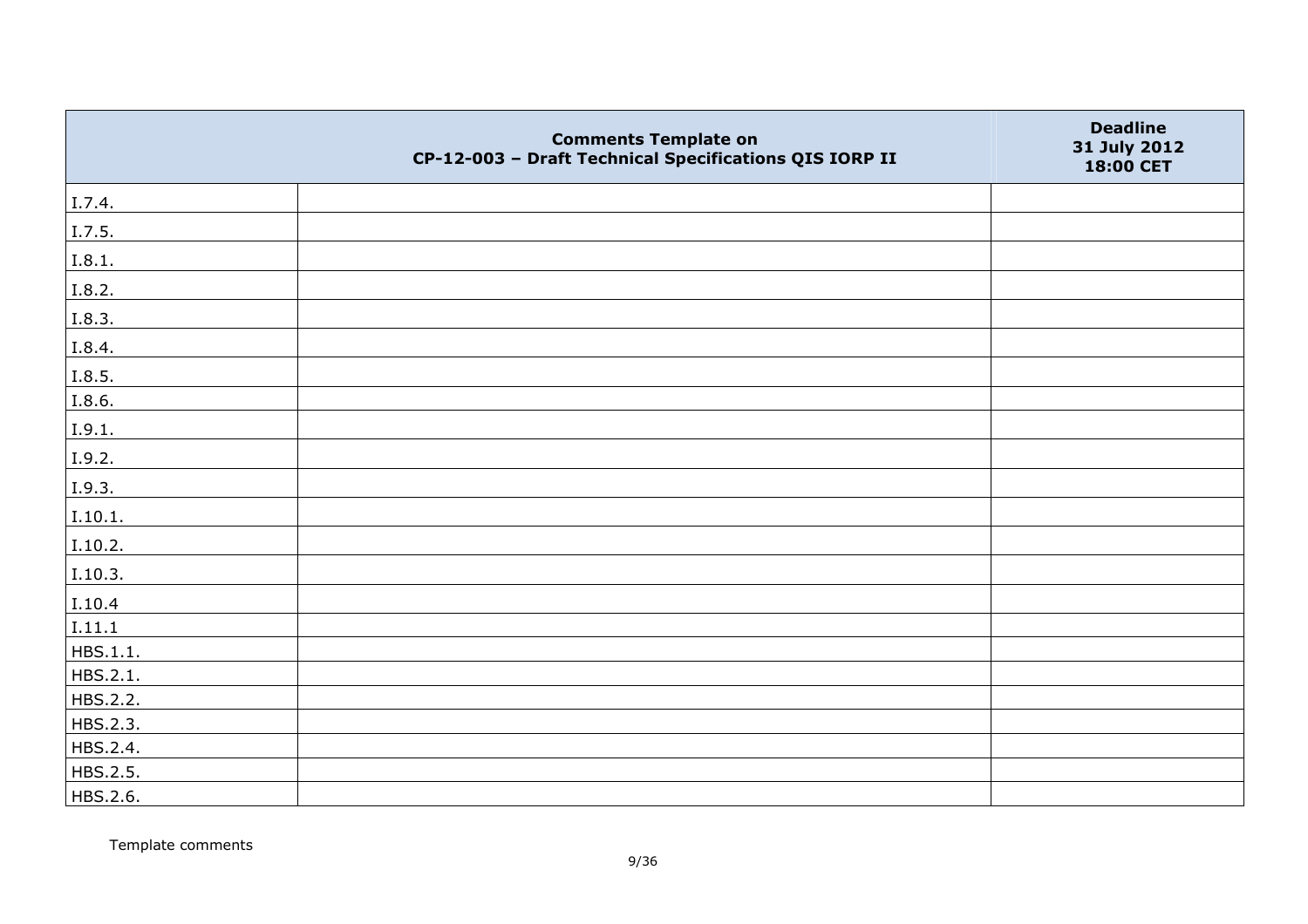|           | <b>Comments Template on</b><br>CP-12-003 - Draft Technical Specifications QIS IORP II | <b>Deadline</b><br>31 July 2012<br>18:00 CET |
|-----------|---------------------------------------------------------------------------------------|----------------------------------------------|
| HBS.2.7.  |                                                                                       |                                              |
| HBS.2.8.  |                                                                                       |                                              |
| HBS.3.1.  |                                                                                       |                                              |
| HBS.3.2.  |                                                                                       |                                              |
| HBS.3.3.  |                                                                                       |                                              |
| HBS.3.4.  |                                                                                       |                                              |
| HBS.3.5.  |                                                                                       |                                              |
| HBS.3.6.  |                                                                                       |                                              |
| HBS.3.7.  |                                                                                       |                                              |
| HBS.3.8.  |                                                                                       |                                              |
| HBS.3.9.  |                                                                                       |                                              |
| HBS.3.10. |                                                                                       |                                              |
| HBS.3.11. |                                                                                       |                                              |
| HBS.3.12. |                                                                                       |                                              |
| HBS.3.13. |                                                                                       |                                              |
| HBS.3.14. |                                                                                       |                                              |
| HBS.3.15. |                                                                                       |                                              |
| HBS.3.16. |                                                                                       |                                              |
| HBS.3.17. |                                                                                       |                                              |
| HBS.3.18. |                                                                                       |                                              |
| HBS.3.19. |                                                                                       |                                              |
| HBS.3.20. |                                                                                       |                                              |
| HBS.3.21. |                                                                                       |                                              |
| HBS.3.22. |                                                                                       |                                              |
| HBS.3.23. |                                                                                       |                                              |
| HBS.3.24. |                                                                                       |                                              |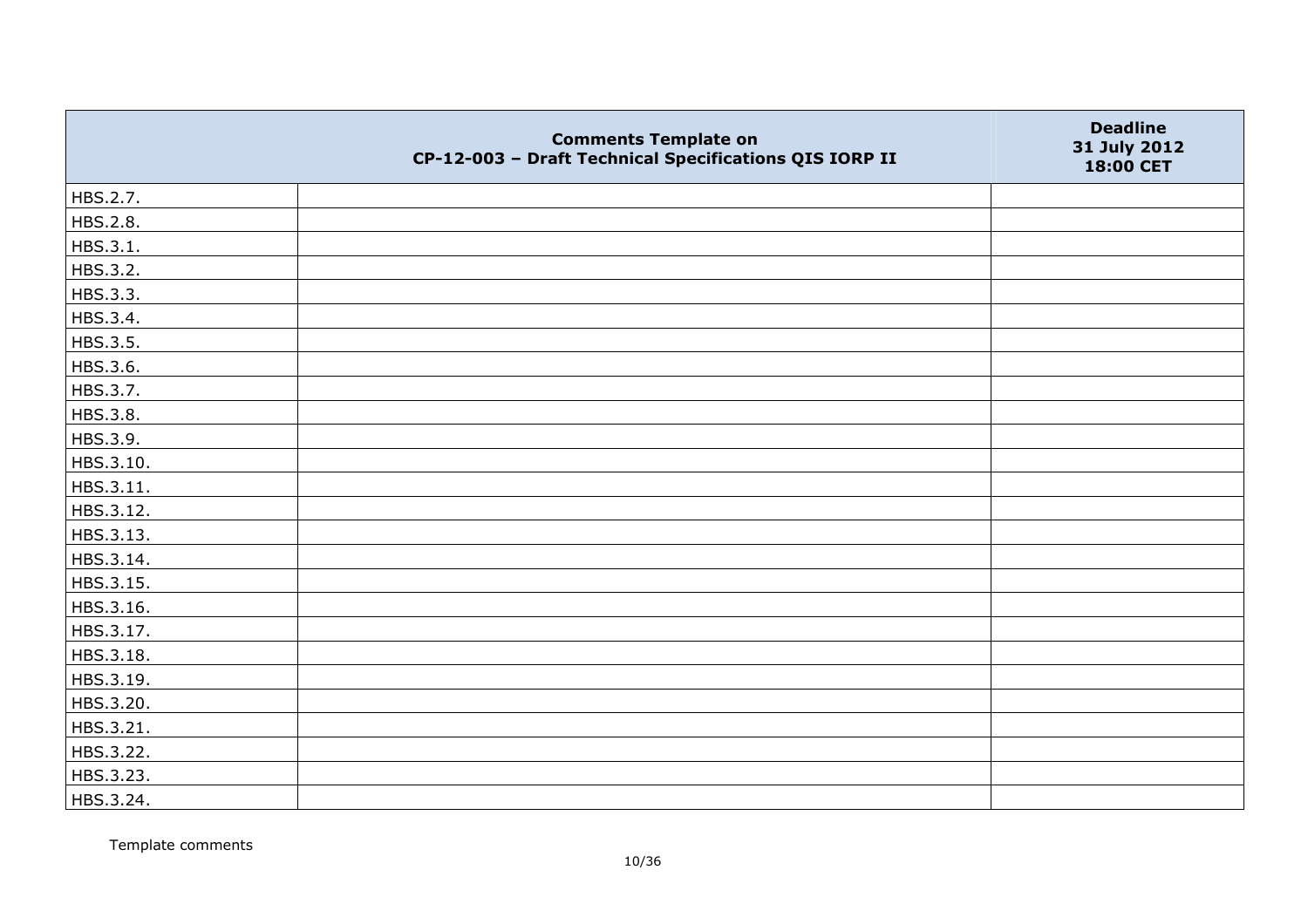|           | <b>Comments Template on</b><br>CP-12-003 - Draft Technical Specifications QIS IORP II | <b>Deadline</b><br>31 July 2012<br>18:00 CET |
|-----------|---------------------------------------------------------------------------------------|----------------------------------------------|
| HBS.3.25. |                                                                                       |                                              |
| HBS.3.26. |                                                                                       |                                              |
| HBS.3.27. |                                                                                       |                                              |
| HBS.3.28. |                                                                                       |                                              |
| HBS.3.29. |                                                                                       |                                              |
| HBS.4.1.  |                                                                                       |                                              |
| HBS.4.2.  |                                                                                       |                                              |
| HBS.4.3.  |                                                                                       |                                              |
| HBS.4.4.  |                                                                                       |                                              |
| HBS.4.5.  |                                                                                       |                                              |
| HBS.4.6.  |                                                                                       |                                              |
| HBS.4.7.  |                                                                                       |                                              |
| HBS.4.8.  |                                                                                       |                                              |
| HBS.4.9.  |                                                                                       |                                              |
| HBS.4.10. |                                                                                       |                                              |
| HBS.4.11. |                                                                                       |                                              |
| HBS.4.12. |                                                                                       |                                              |
| HBS.4.13. |                                                                                       |                                              |
| HBS.4.14. |                                                                                       |                                              |
| HBS.4.15. |                                                                                       |                                              |
| HBS.4.16. |                                                                                       |                                              |
| HBS.4.17. |                                                                                       |                                              |
| HBS.4.18. |                                                                                       |                                              |
| HBS.4.19. |                                                                                       |                                              |
| HBS.4.20. |                                                                                       |                                              |
| HBS.4.21. |                                                                                       |                                              |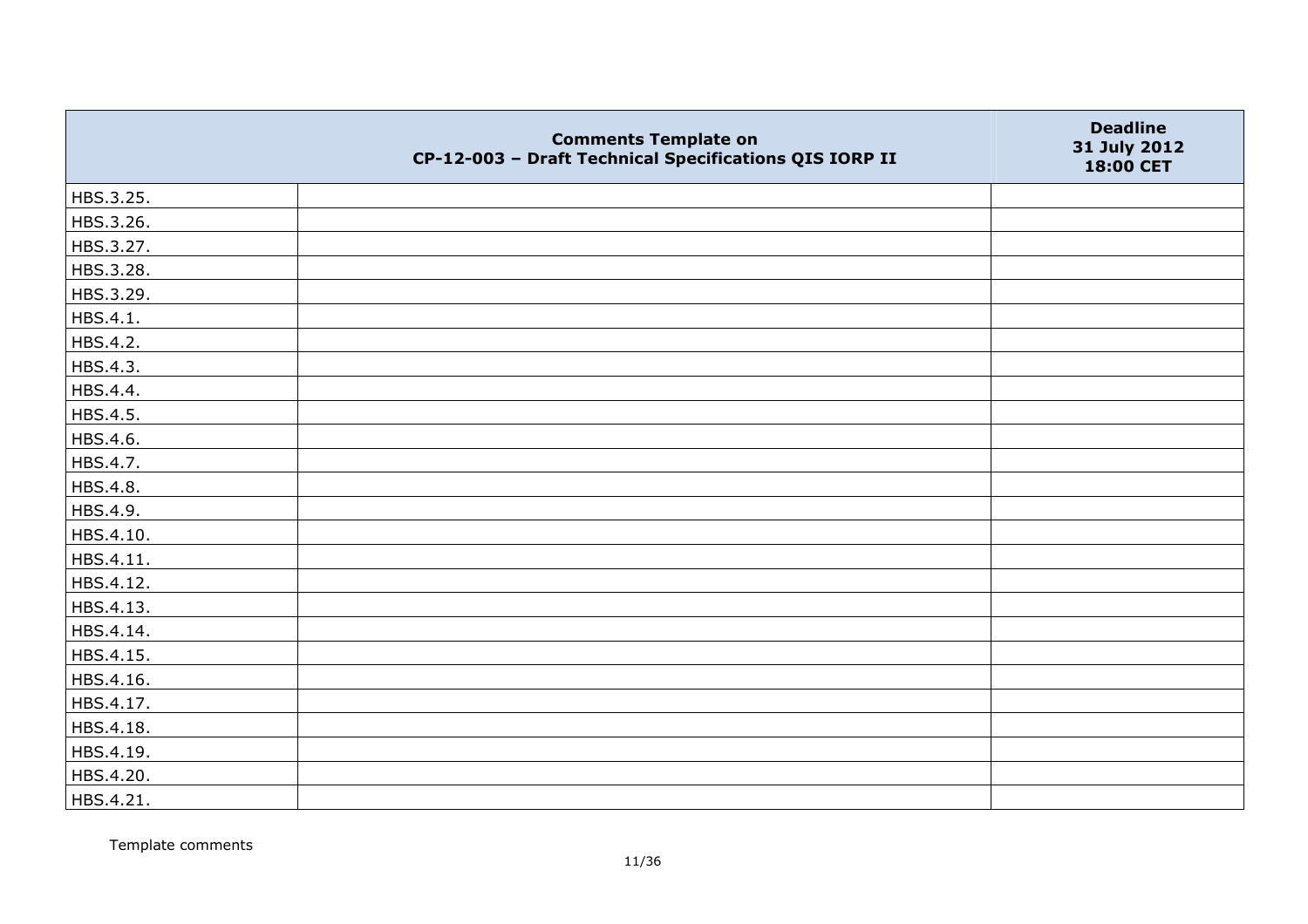|           | <b>Comments Template on</b><br>CP-12-003 - Draft Technical Specifications QIS IORP II | <b>Deadline</b><br>31 July 2012<br>18:00 CET |
|-----------|---------------------------------------------------------------------------------------|----------------------------------------------|
| HBS.4.22. |                                                                                       |                                              |
| HBS.4.23. |                                                                                       |                                              |
| HBS.4.24. |                                                                                       |                                              |
| HBS.4.25. |                                                                                       |                                              |
| HBS.4.26. |                                                                                       |                                              |
| HBS.4.27. |                                                                                       |                                              |
| HBS.4.28. |                                                                                       |                                              |
| HBS.4.29. |                                                                                       |                                              |
| HBS.4.30. |                                                                                       |                                              |
| HBS.4.31. |                                                                                       |                                              |
| HBS.4.32. |                                                                                       |                                              |
| HBS.4.33. |                                                                                       |                                              |
| HBS.4.34. |                                                                                       |                                              |
| HBS.4.35. |                                                                                       |                                              |
| HBS.4.36. |                                                                                       |                                              |
| HBS.4.37. |                                                                                       |                                              |
| HBS.4.38. |                                                                                       |                                              |
| HBS.4.39. |                                                                                       |                                              |
| HBS.4.40. |                                                                                       |                                              |
| HBS.4.41. |                                                                                       |                                              |
| HBS.4.42. |                                                                                       |                                              |
| HBS.4.43. |                                                                                       |                                              |
| HBS.4.44. |                                                                                       |                                              |
| HBS.4.45. |                                                                                       |                                              |
| HBS.4.46. |                                                                                       |                                              |
| HBS.4.47. |                                                                                       |                                              |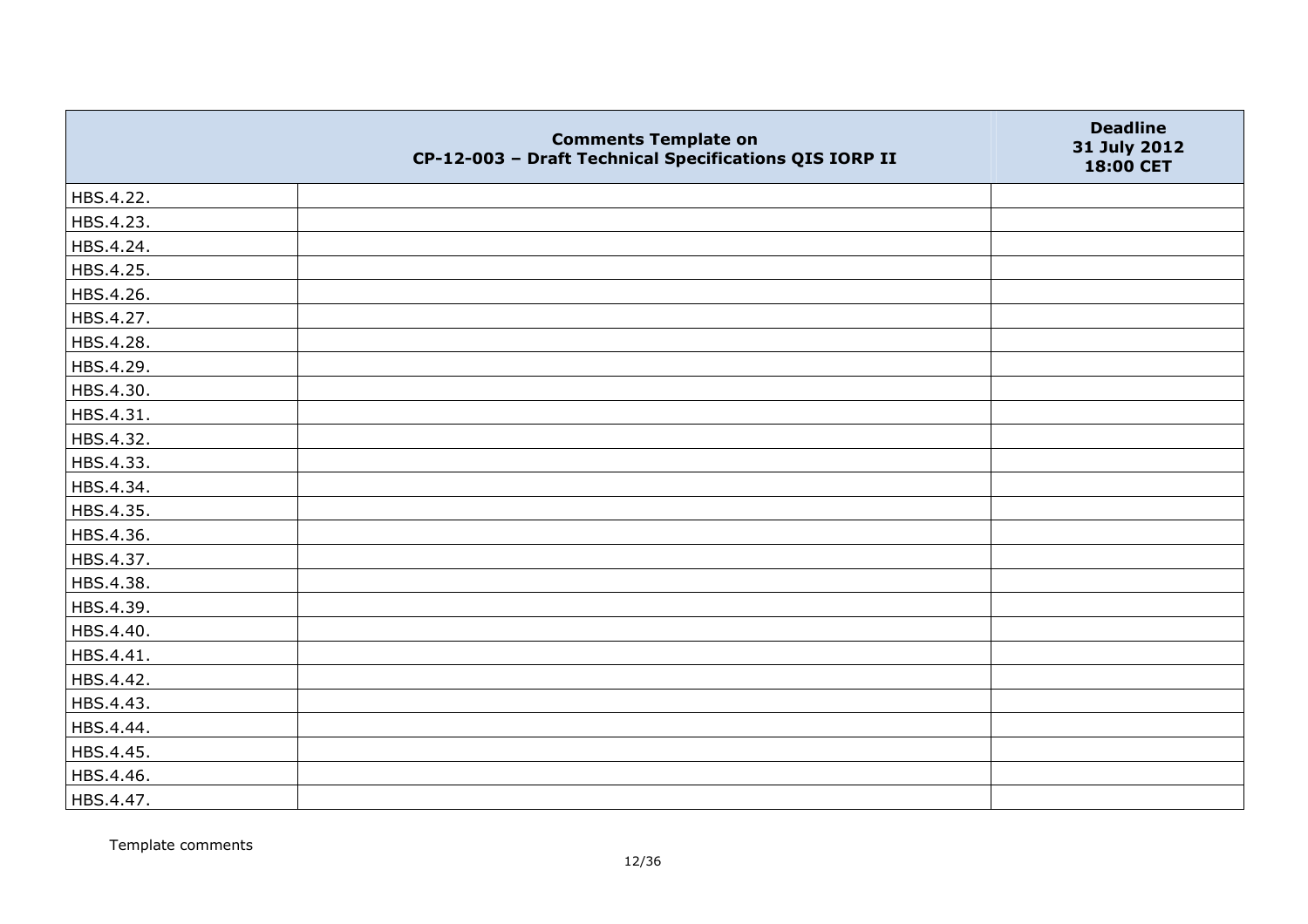|           | <b>Comments Template on</b><br>CP-12-003 - Draft Technical Specifications QIS IORP II | <b>Deadline</b><br>31 July 2012<br>18:00 CET |
|-----------|---------------------------------------------------------------------------------------|----------------------------------------------|
| HBS.4.48. |                                                                                       |                                              |
| HBS.4.49. |                                                                                       |                                              |
| HBS.4.50. |                                                                                       |                                              |
| HBS.4.51. |                                                                                       |                                              |
| HBS.4.52. |                                                                                       |                                              |
| HBS.4.53. |                                                                                       |                                              |
| HBS.4.54. |                                                                                       |                                              |
| HBS.4.55. |                                                                                       |                                              |
| HBS.4.56. |                                                                                       |                                              |
| HBS.4.57. |                                                                                       |                                              |
| HBS.4.58. |                                                                                       |                                              |
| HBS.4.59. |                                                                                       |                                              |
| HBS.4.60. |                                                                                       |                                              |
| HBS.4.61. |                                                                                       |                                              |
| HBS.5.1.  |                                                                                       |                                              |
| HBS.5.2.  |                                                                                       |                                              |
| HBS.5.3.  |                                                                                       |                                              |
| HBS.5.4.  |                                                                                       |                                              |
| HBS.5.5.  |                                                                                       |                                              |
| HBS.6.1.  |                                                                                       |                                              |
| HBS.6.2.  |                                                                                       |                                              |
| HBS.6.3.  |                                                                                       |                                              |
| HBS.6.4.  |                                                                                       |                                              |
| HBS.6.5.  |                                                                                       |                                              |
| HBS.6.6.  |                                                                                       |                                              |
| HBS.6.7.  |                                                                                       |                                              |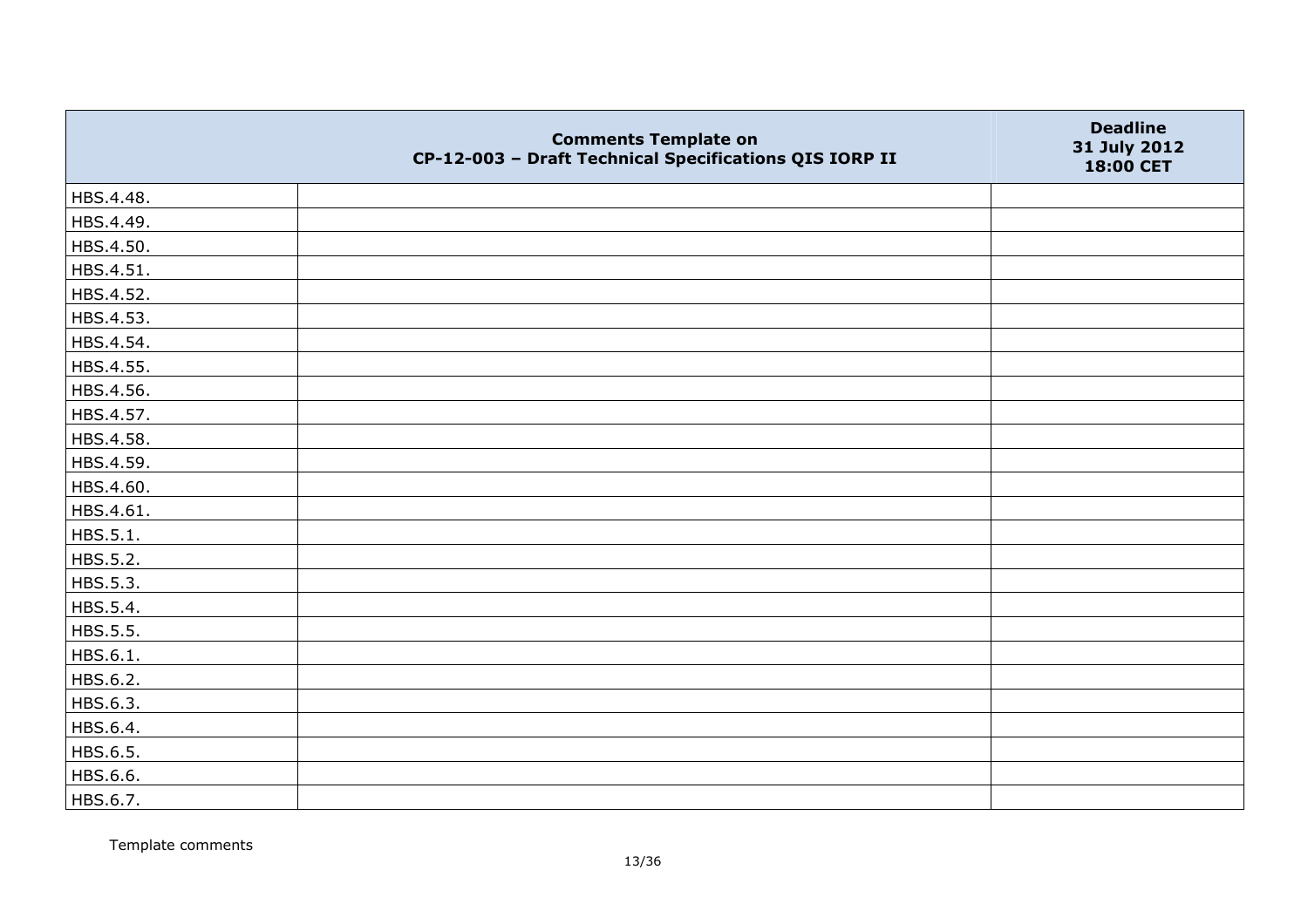|           | <b>Comments Template on</b><br>CP-12-003 - Draft Technical Specifications QIS IORP II | <b>Deadline</b><br>31 July 2012<br>18:00 CET |
|-----------|---------------------------------------------------------------------------------------|----------------------------------------------|
| HBS.6.8.  |                                                                                       |                                              |
| HBS.6.9.  |                                                                                       |                                              |
| HBS.6.10. |                                                                                       |                                              |
| HBS.6.11. |                                                                                       |                                              |
| HBS.6.12. |                                                                                       |                                              |
| HBS.6.13. |                                                                                       |                                              |
| HBS.6.14. |                                                                                       |                                              |
| HBS.6.15. |                                                                                       |                                              |
| HBS.6.16. |                                                                                       |                                              |
| HBS.6.17. |                                                                                       |                                              |
| HBS.6.18. |                                                                                       |                                              |
| HBS.6.19. |                                                                                       |                                              |
| HBS.6.20. |                                                                                       |                                              |
| HBS.6.21. |                                                                                       |                                              |
| HBS.6.22. |                                                                                       |                                              |
| HBS.6.23. |                                                                                       |                                              |
| HBS.6.24. |                                                                                       |                                              |
| HBS.6.25. |                                                                                       |                                              |
| HBS.6.26. |                                                                                       |                                              |
| HBS.6.27. |                                                                                       |                                              |
| HBS.6.28. |                                                                                       |                                              |
| HBS.6.29. |                                                                                       |                                              |
| HBS.6.30. |                                                                                       |                                              |
| HBS.6.31. |                                                                                       |                                              |
| HBS.6.32. |                                                                                       |                                              |
| HBS.6.33. |                                                                                       |                                              |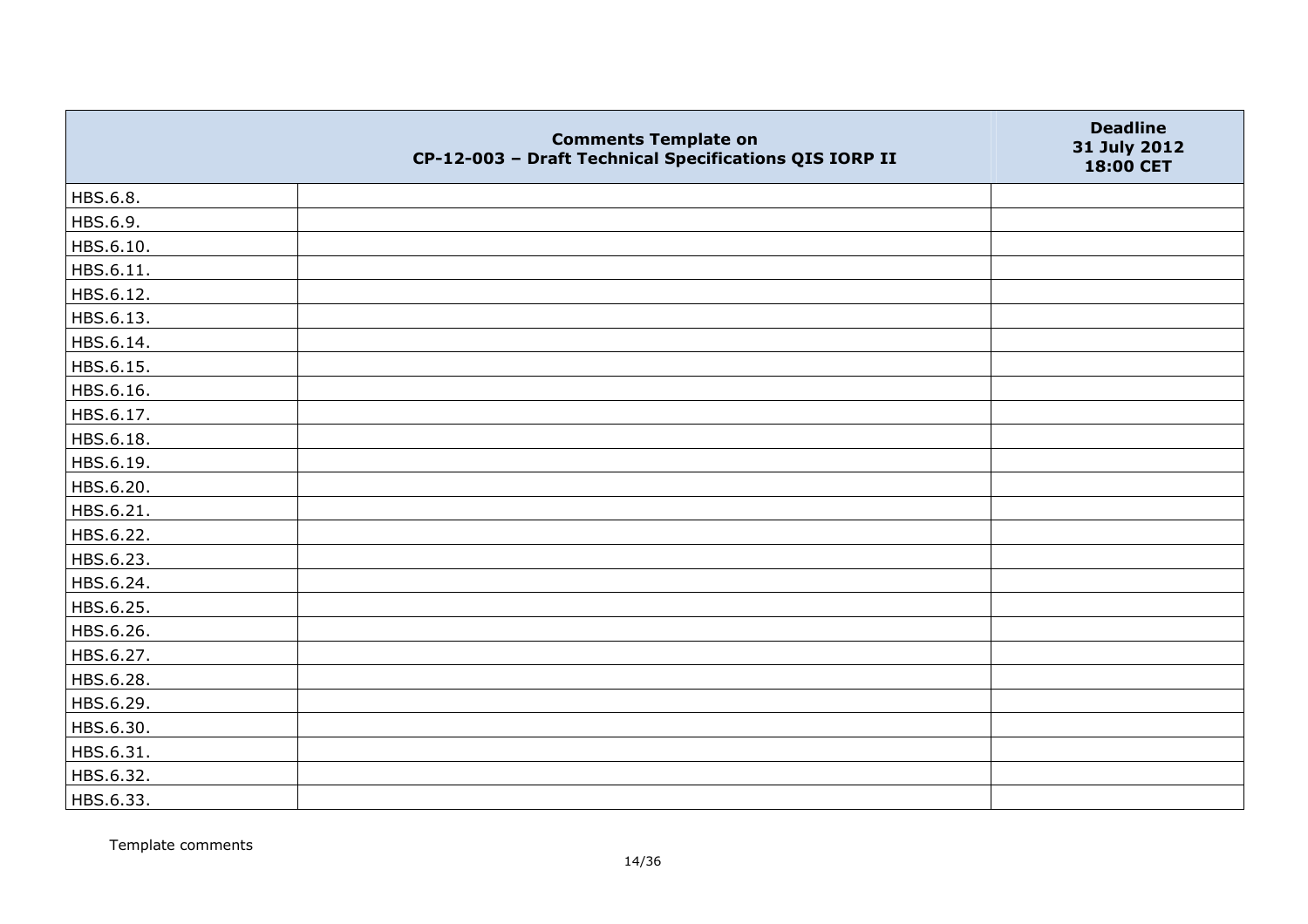|           | <b>Comments Template on</b><br>CP-12-003 - Draft Technical Specifications QIS IORP II | <b>Deadline</b><br>31 July 2012<br>18:00 CET |
|-----------|---------------------------------------------------------------------------------------|----------------------------------------------|
| HBS.6.34. |                                                                                       |                                              |
| HBS.6.35. |                                                                                       |                                              |
| HBS.6.36. |                                                                                       |                                              |
| HBS.6.37. |                                                                                       |                                              |
| HBS.6.38. |                                                                                       |                                              |
| HBS.6.39. |                                                                                       |                                              |
| HBS.6.40. |                                                                                       |                                              |
| HBS.6.41. |                                                                                       |                                              |
| HBS.6.42. |                                                                                       |                                              |
| HBS.6.43. |                                                                                       |                                              |
| HBS.6.44. |                                                                                       |                                              |
| HBS.6.45. |                                                                                       |                                              |
| HBS.6.46. |                                                                                       |                                              |
| HBS.6.47. |                                                                                       |                                              |
| HBS.6.48. |                                                                                       |                                              |
| HBS.6.49. |                                                                                       |                                              |
| HBS.6.50. |                                                                                       |                                              |
| HBS.6.51. |                                                                                       |                                              |
| HBS.6.52. |                                                                                       |                                              |
| HBS.6.53. |                                                                                       |                                              |
| HBS.6.54. |                                                                                       |                                              |
| HBS.6.55. |                                                                                       |                                              |
| HBS.6.56. |                                                                                       |                                              |
| HBS.6.57. |                                                                                       |                                              |
| HBS.6.58. |                                                                                       |                                              |
| HBS.6.59. |                                                                                       |                                              |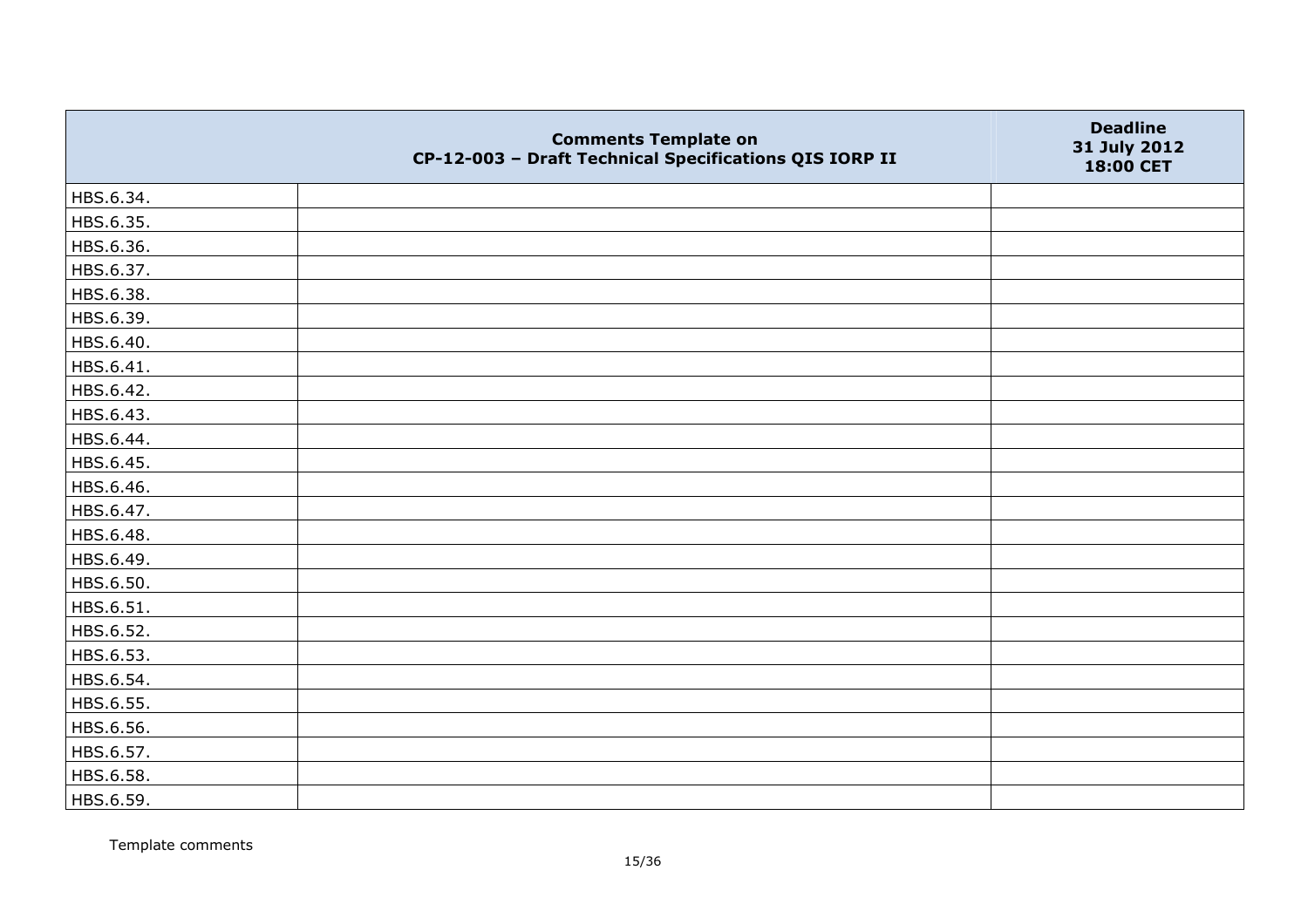|           | <b>Comments Template on</b><br>CP-12-003 - Draft Technical Specifications QIS IORP II | <b>Deadline</b><br>31 July 2012<br>18:00 CET |
|-----------|---------------------------------------------------------------------------------------|----------------------------------------------|
| HBS.6.60. |                                                                                       |                                              |
| HBS.6.61. |                                                                                       |                                              |
| HBS.6.62. |                                                                                       |                                              |
| HBS.6.63. |                                                                                       |                                              |
| HBS.6.64. |                                                                                       |                                              |
| HBS.6.65. |                                                                                       |                                              |
| HBS.6.66. |                                                                                       |                                              |
| HBS.6.67. |                                                                                       |                                              |
| HBS.6.68. |                                                                                       |                                              |
| HBS.6.69. |                                                                                       |                                              |
| HBS.6.70. |                                                                                       |                                              |
| HBS.6.71. |                                                                                       |                                              |
| HBS.6.72. |                                                                                       |                                              |
| HBS.6.73. |                                                                                       |                                              |
| HBS.6.74. |                                                                                       |                                              |
| HBS.6.75. |                                                                                       |                                              |
| HBS.6.76. |                                                                                       |                                              |
| HBS.6.77. |                                                                                       |                                              |
| HBS.6.78. |                                                                                       |                                              |
| HBS.6.79. |                                                                                       |                                              |
| HBS.6.80. |                                                                                       |                                              |
| HBS.6.81. |                                                                                       |                                              |
| HBS.6.82. |                                                                                       |                                              |
| HBS.6.83. |                                                                                       |                                              |
| HBS.6.84. |                                                                                       |                                              |
| HBS.6.85. |                                                                                       |                                              |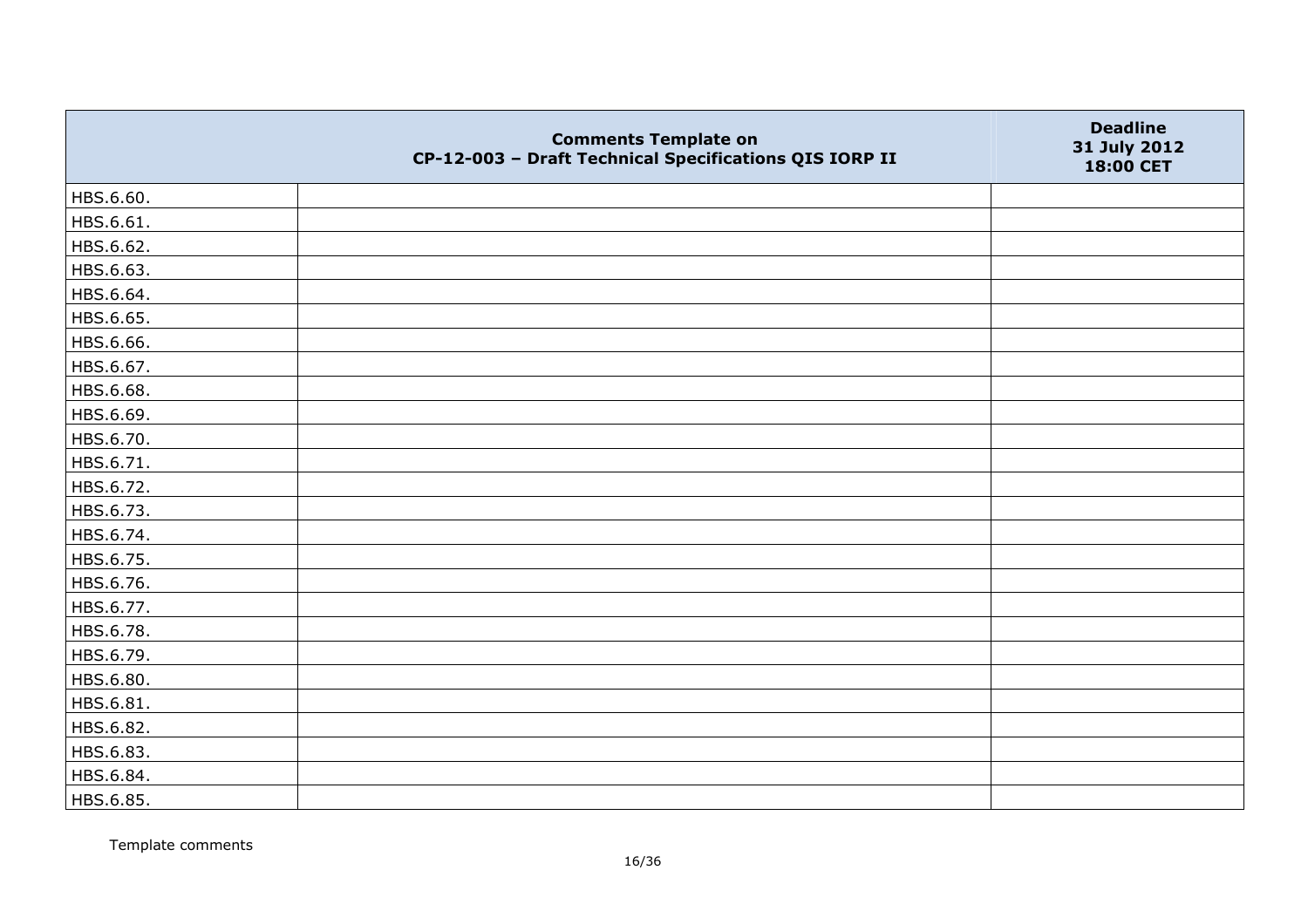|           | <b>Comments Template on</b><br>CP-12-003 - Draft Technical Specifications QIS IORP II | <b>Deadline</b><br>31 July 2012<br>18:00 CET |
|-----------|---------------------------------------------------------------------------------------|----------------------------------------------|
| HBS.6.86. |                                                                                       |                                              |
| HBS.6.87. |                                                                                       |                                              |
| HBS.6.88. |                                                                                       |                                              |
| HBS.6.89. |                                                                                       |                                              |
| HBS.6.90. |                                                                                       |                                              |
| HBS.7.1.  |                                                                                       |                                              |
| HBS.7.2.  |                                                                                       |                                              |
| HBS.7.3.  |                                                                                       |                                              |
| HBS.7.4.  |                                                                                       |                                              |
| HBS.7.5.  |                                                                                       |                                              |
| HBS.7.6.  |                                                                                       |                                              |
| HBS.7.7.  |                                                                                       |                                              |
| HBS.7.8.  |                                                                                       |                                              |
| HBS.7.9.  |                                                                                       |                                              |
| HBS.7.10. |                                                                                       |                                              |
| HBS.7.11. |                                                                                       |                                              |
| HBS.7.12. |                                                                                       |                                              |
| HBS.7.13. |                                                                                       |                                              |
| HBS.7.14. |                                                                                       |                                              |
| HBS.7.15. |                                                                                       |                                              |
| HBS.7.16. |                                                                                       |                                              |
| HBS.7.17. |                                                                                       |                                              |
| HBS.7.18. |                                                                                       |                                              |
| HBS.7.19. |                                                                                       |                                              |
| HBS.7.20. |                                                                                       |                                              |
| HBS.7.21. |                                                                                       |                                              |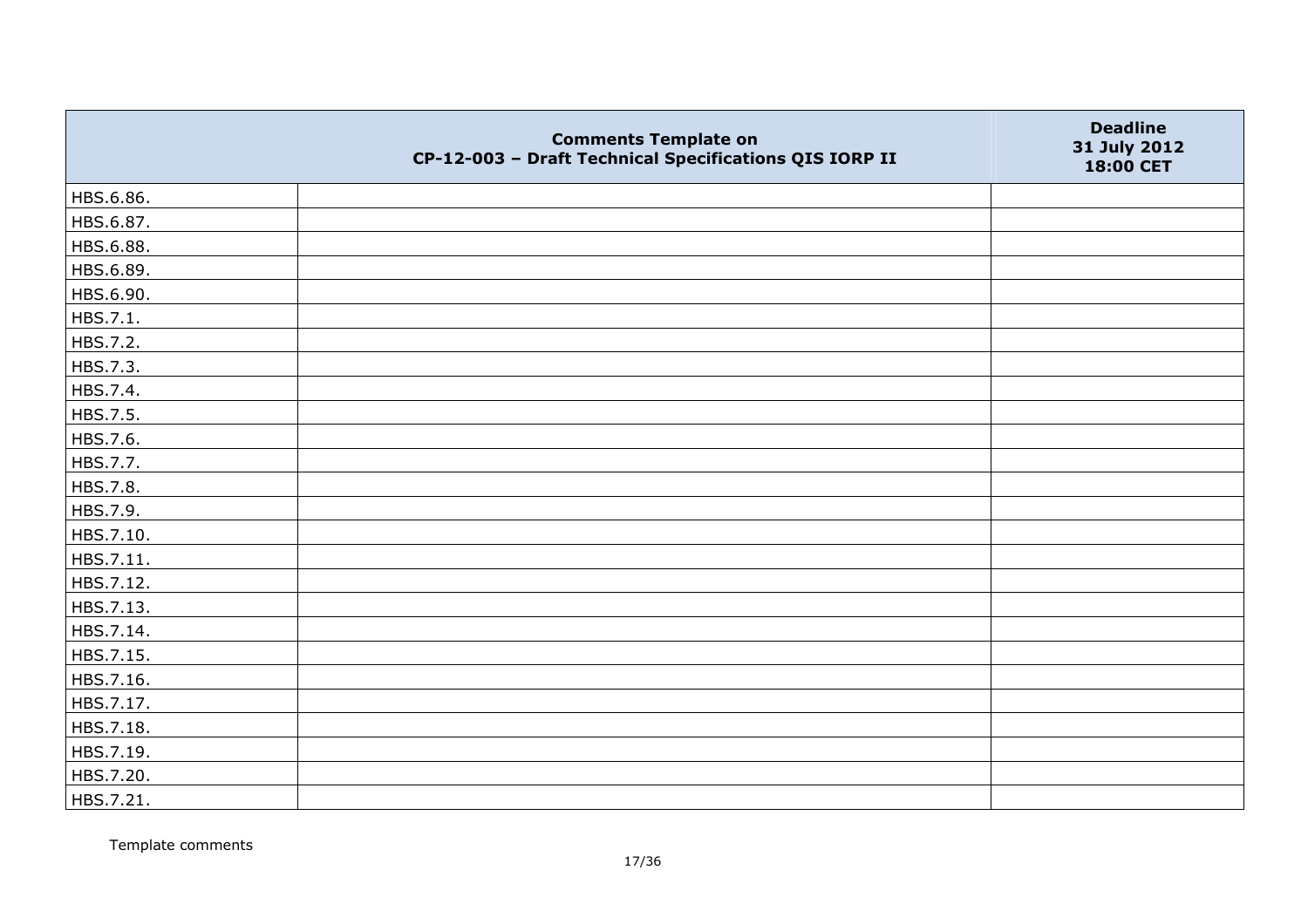|           | <b>Comments Template on</b><br>CP-12-003 - Draft Technical Specifications QIS IORP II | <b>Deadline</b><br>31 July 2012<br>18:00 CET |
|-----------|---------------------------------------------------------------------------------------|----------------------------------------------|
| HBS.7.22. |                                                                                       |                                              |
| HBS.7.23. |                                                                                       |                                              |
| HBS.7.24. |                                                                                       |                                              |
| HBS.7.25. |                                                                                       |                                              |
| HBS.7.26. |                                                                                       |                                              |
| HBS.7.27. |                                                                                       |                                              |
| HBS.7.28. |                                                                                       |                                              |
| HBS.7.29. |                                                                                       |                                              |
| HBS.7.30. |                                                                                       |                                              |
| HBS.7.31. |                                                                                       |                                              |
| HBS.7.32. |                                                                                       |                                              |
| HBS.7.33. |                                                                                       |                                              |
| HBS.7.34. |                                                                                       |                                              |
| HBS.7.35. |                                                                                       |                                              |
| HBS.7.36. |                                                                                       |                                              |
| HBS.7.37. |                                                                                       |                                              |
| HBS.7.38. |                                                                                       |                                              |
| HBS.7.39. |                                                                                       |                                              |
| HBS.7.40. |                                                                                       |                                              |
| HBS.7.41. |                                                                                       |                                              |
| HBS.7.42. |                                                                                       |                                              |
| HBS.8.1.  |                                                                                       |                                              |
| HBS.8.2.  |                                                                                       |                                              |
| HBS.8.3.  |                                                                                       |                                              |
| HBS.8.4.  |                                                                                       |                                              |
| HBS.8.5.  |                                                                                       |                                              |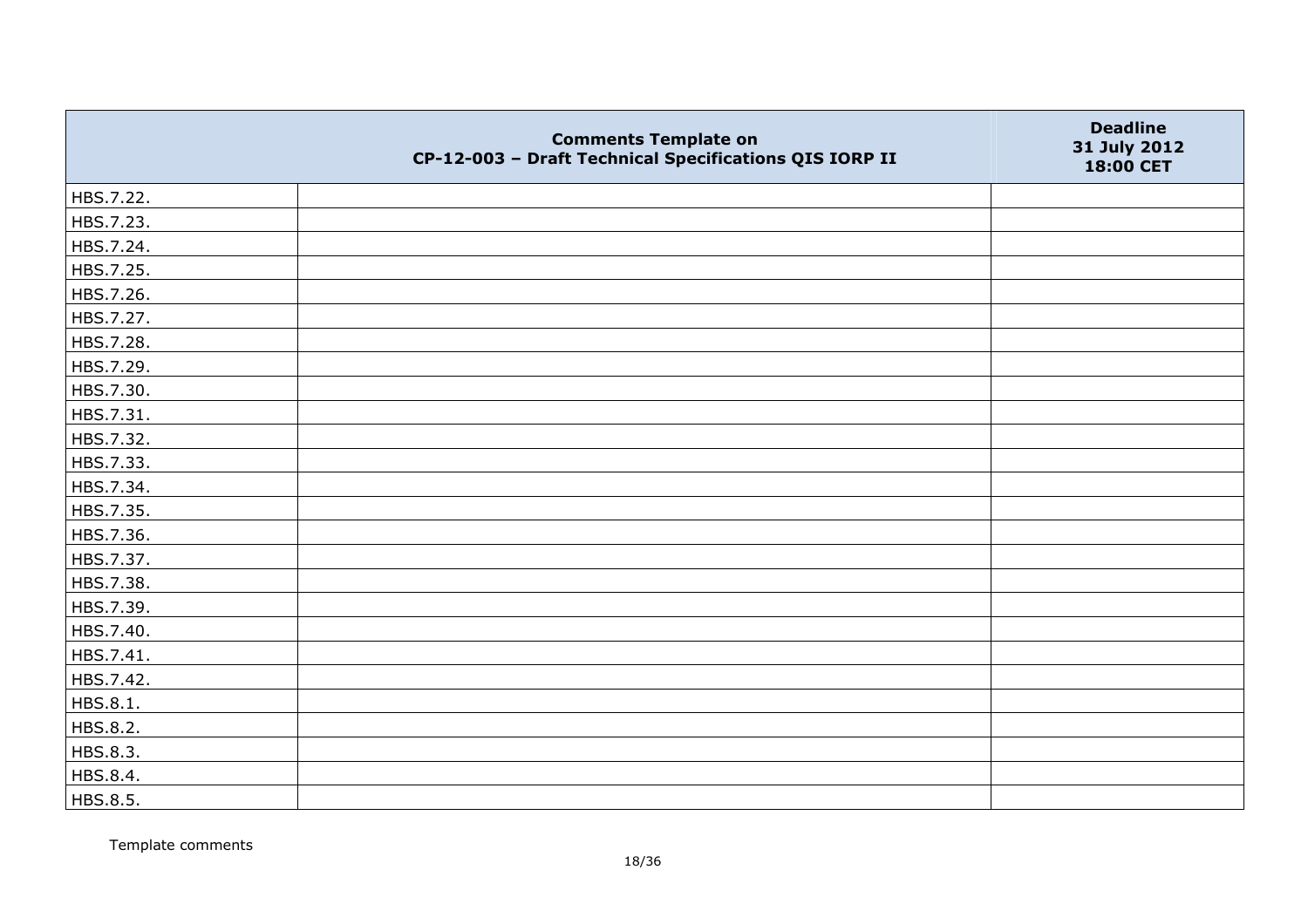|           | <b>Comments Template on</b><br>CP-12-003 - Draft Technical Specifications QIS IORP II | <b>Deadline</b><br>31 July 2012<br>18:00 CET |
|-----------|---------------------------------------------------------------------------------------|----------------------------------------------|
| HBS.8.6.  |                                                                                       |                                              |
| HBS.8.7.  |                                                                                       |                                              |
| HBS.8.8.  |                                                                                       |                                              |
| HBS.8.9.  |                                                                                       |                                              |
| HBS.8.10. |                                                                                       |                                              |
| HBS.8.11. |                                                                                       |                                              |
| HBS.8.12. |                                                                                       |                                              |
| HBS.8.13. |                                                                                       |                                              |
| HBS.8.14. |                                                                                       |                                              |
| HBS.8.15. |                                                                                       |                                              |
| HBS.8.16. |                                                                                       |                                              |
| HBS.8.17. |                                                                                       |                                              |
| HBS.8.18. |                                                                                       |                                              |
| HBS.8.19. |                                                                                       |                                              |
| HBS.8.20. |                                                                                       |                                              |
| HBS.8.21. |                                                                                       |                                              |
| HBS.8.22. |                                                                                       |                                              |
| HBS.8.23. |                                                                                       |                                              |
| HBS.8.24. |                                                                                       |                                              |
| HBS.9.1.  |                                                                                       |                                              |
| HBS.9.2.  |                                                                                       |                                              |
| HBS.9.3.  |                                                                                       |                                              |
| HBS.9.4.  |                                                                                       |                                              |
| HBS.9.5.  |                                                                                       |                                              |
| HBS.9.6.  |                                                                                       |                                              |
| HBS.9.7.  |                                                                                       |                                              |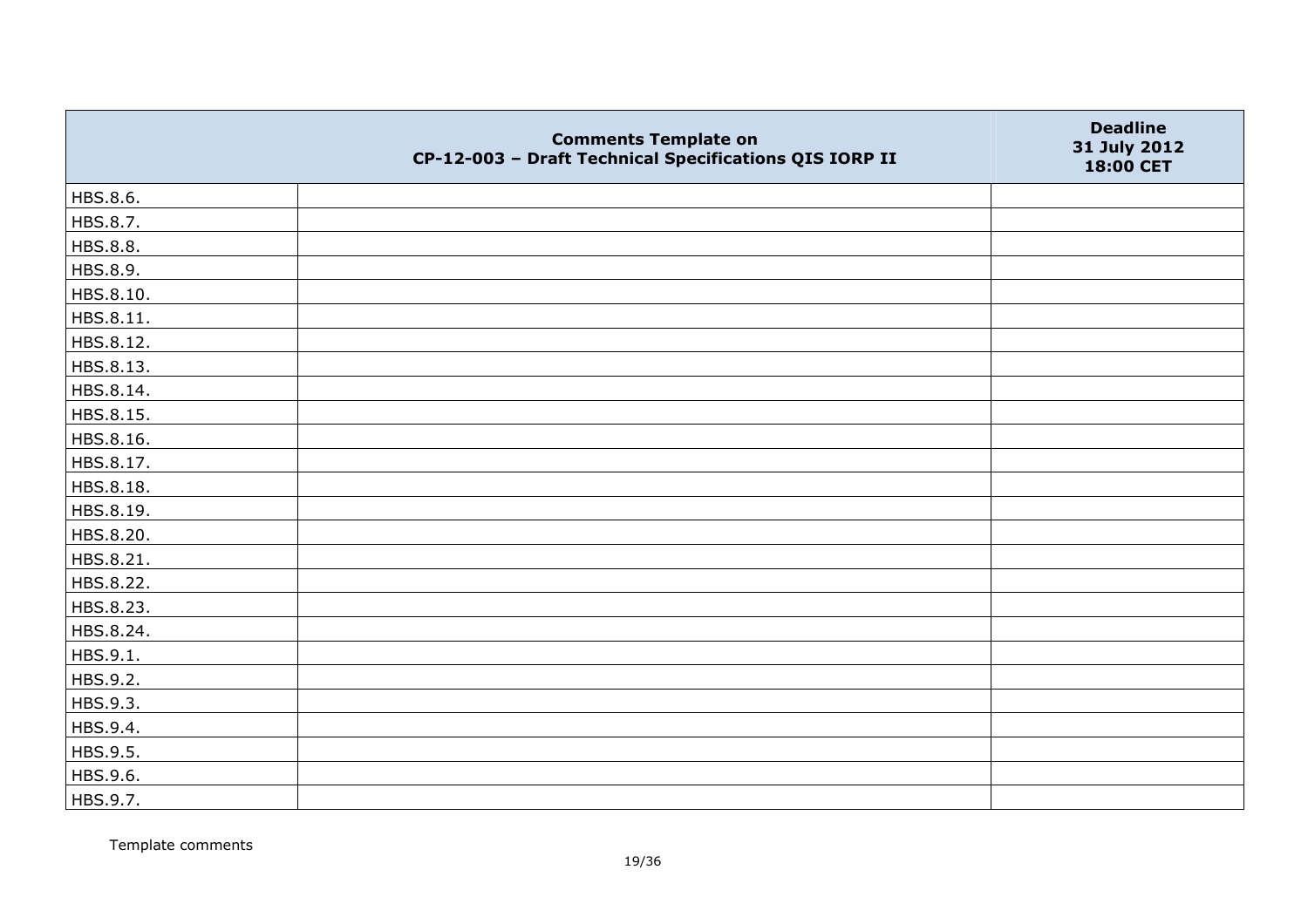|                   | <b>Comments Template on</b><br>CP-12-003 - Draft Technical Specifications QIS IORP II | <b>Deadline</b><br>31 July 2012<br>18:00 CET |
|-------------------|---------------------------------------------------------------------------------------|----------------------------------------------|
| HBS.9.8.          |                                                                                       |                                              |
| HBS.9.9.          |                                                                                       |                                              |
| SCR.1.1.          |                                                                                       |                                              |
| SCR.1.2.          |                                                                                       |                                              |
| SCR.1.3.          |                                                                                       |                                              |
| SCR.1.4.          |                                                                                       |                                              |
| SCR.1.5.          |                                                                                       |                                              |
| SCR.1.6.          |                                                                                       |                                              |
| SCR.1.7.          |                                                                                       |                                              |
| SCR.1.8.          |                                                                                       |                                              |
| SCR.1.9.          |                                                                                       |                                              |
| $ $ SCR.1.10.     |                                                                                       |                                              |
| SCR.1.11.         |                                                                                       |                                              |
| SCR.1.12.         |                                                                                       |                                              |
| SCR.1.13.         |                                                                                       |                                              |
| SCR.1.14.         |                                                                                       |                                              |
| $ $ SCR.1.15.     |                                                                                       |                                              |
| $\vert$ SCR.1.16. |                                                                                       |                                              |
| SCR.1.17.         |                                                                                       |                                              |
| SCR.1.18.         |                                                                                       |                                              |
| SCR.1.19.         |                                                                                       |                                              |
| SCR.1.20.         |                                                                                       |                                              |
| SCR.1.21.         |                                                                                       |                                              |
| SCR.1.22.         |                                                                                       |                                              |
| SCR.1.23.         |                                                                                       |                                              |
| SCR.1.24.         |                                                                                       |                                              |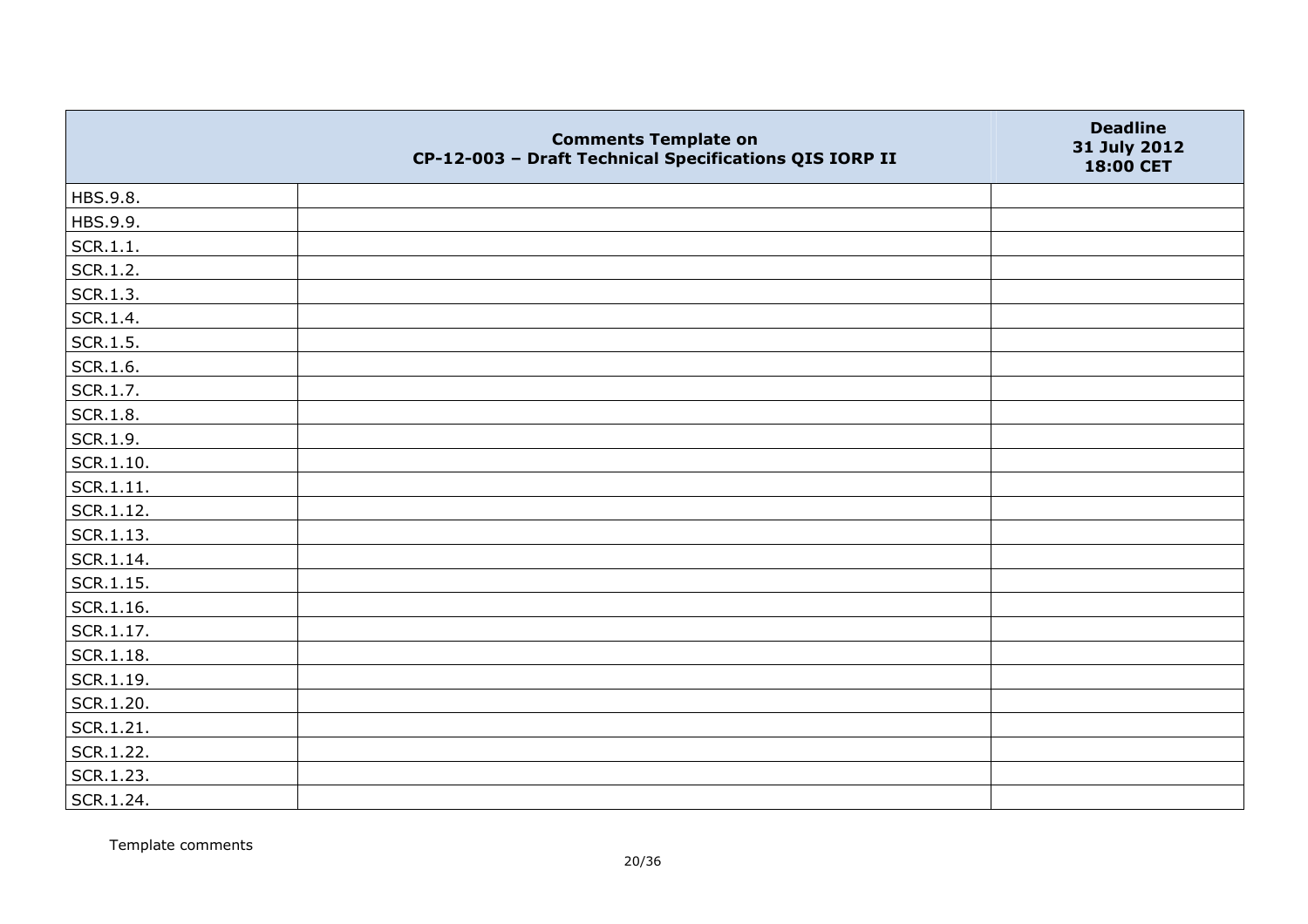|           | <b>Comments Template on</b><br>CP-12-003 - Draft Technical Specifications QIS IORP II | <b>Deadline</b><br>31 July 2012<br>18:00 CET |
|-----------|---------------------------------------------------------------------------------------|----------------------------------------------|
| SCR.1.25. |                                                                                       |                                              |
| SCR.2.1.  |                                                                                       |                                              |
| SCR.2.2.  |                                                                                       |                                              |
| SCR.2.3.  |                                                                                       |                                              |
| SCR.2.4.  |                                                                                       |                                              |
| SCR.2.5.  |                                                                                       |                                              |
| SCR.2.6.  |                                                                                       |                                              |
| SCR.2.7.  |                                                                                       |                                              |
| SCR.2.8.  |                                                                                       |                                              |
| SCR.2.9.  |                                                                                       |                                              |
| SCR.2.10. |                                                                                       |                                              |
| SCR.2.11. |                                                                                       |                                              |
| SCR.2.12. |                                                                                       |                                              |
| SCR.2.13. |                                                                                       |                                              |
| SCR.2.14. |                                                                                       |                                              |
| SCR.2.15. |                                                                                       |                                              |
| SCR.2.16. |                                                                                       |                                              |
| SCR.2.17. |                                                                                       |                                              |
| SCR.2.18. |                                                                                       |                                              |
| SCR.2.19. |                                                                                       |                                              |
| SCR.2.20. |                                                                                       |                                              |
| SCR.2.21. |                                                                                       |                                              |
| SCR.2.22. |                                                                                       |                                              |
| SCR.2.23. |                                                                                       |                                              |
| SCR.2.24. |                                                                                       |                                              |
| SCR.2.25. |                                                                                       |                                              |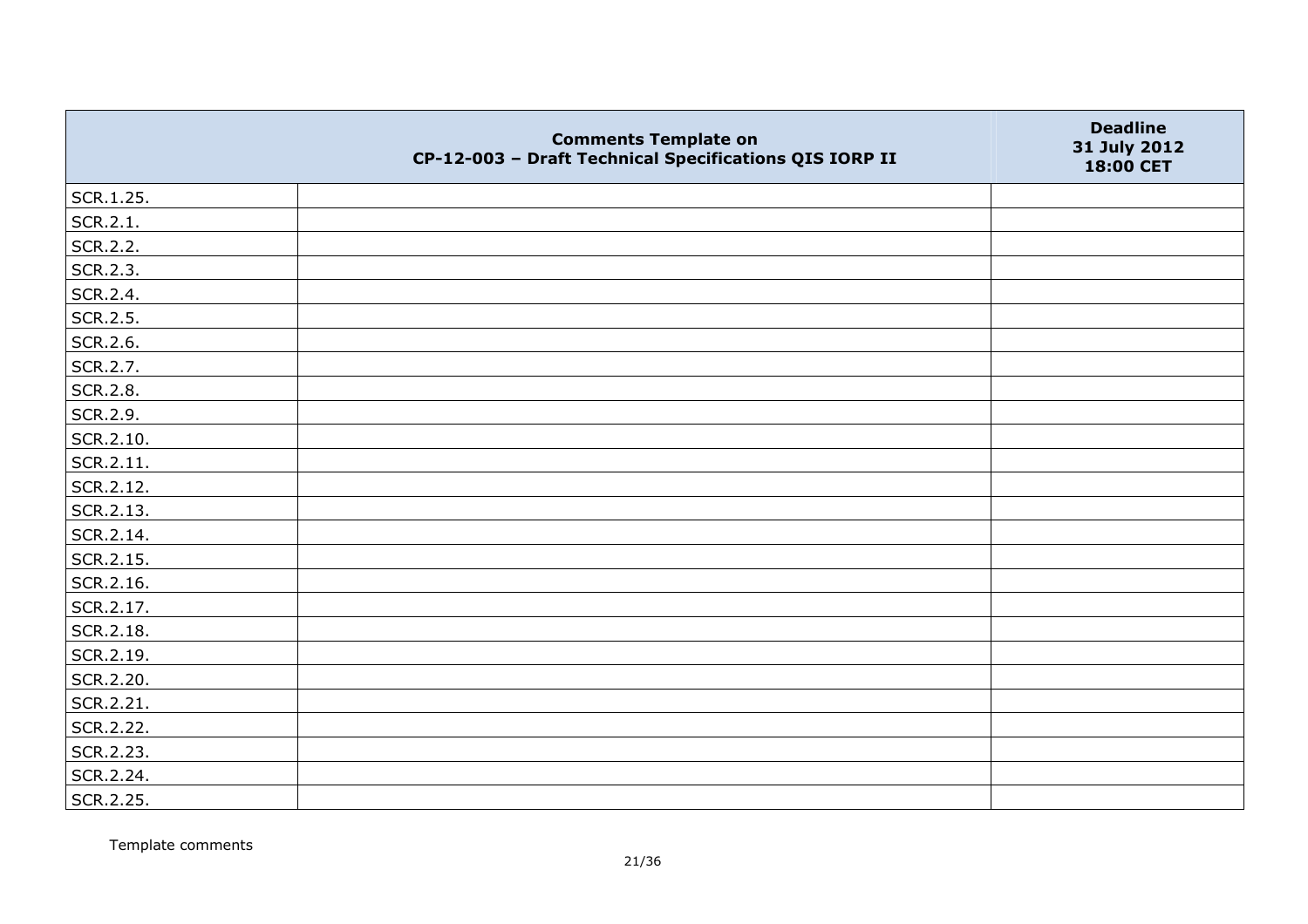|           | <b>Comments Template on</b><br>CP-12-003 - Draft Technical Specifications QIS IORP II | <b>Deadline</b><br>31 July 2012<br>18:00 CET |
|-----------|---------------------------------------------------------------------------------------|----------------------------------------------|
| SCR.2.26. |                                                                                       |                                              |
| SCR.2.27. |                                                                                       |                                              |
| SCR.2.28. |                                                                                       |                                              |
| SCR.2.29. |                                                                                       |                                              |
| SCR.2.30. |                                                                                       |                                              |
| SCR.2.31. |                                                                                       |                                              |
| SCR.2.32. |                                                                                       |                                              |
| SCR.2.33. |                                                                                       |                                              |
| SCR.2.34. |                                                                                       |                                              |
| SCR.2.35. |                                                                                       |                                              |
| SCR.3.1.  |                                                                                       |                                              |
| SCR.3.2.  |                                                                                       |                                              |
| SCR.3.3.  |                                                                                       |                                              |
| SCR.3.4.  |                                                                                       |                                              |
| SCR.3.5.  |                                                                                       |                                              |
| SCR.3.6.  |                                                                                       |                                              |
| SCR.4.1.  |                                                                                       |                                              |
| SCR.4.2.  |                                                                                       |                                              |
| SCR.4.3.  |                                                                                       |                                              |
| SCR.4.4.  |                                                                                       |                                              |
| SCR.5.1.  |                                                                                       |                                              |
| SCR.5.2.  |                                                                                       |                                              |
| SCR.5.3.  |                                                                                       |                                              |
| SCR.5.4.  |                                                                                       |                                              |
| SCR.5.5.  |                                                                                       |                                              |
| SCR.5.6.  |                                                                                       |                                              |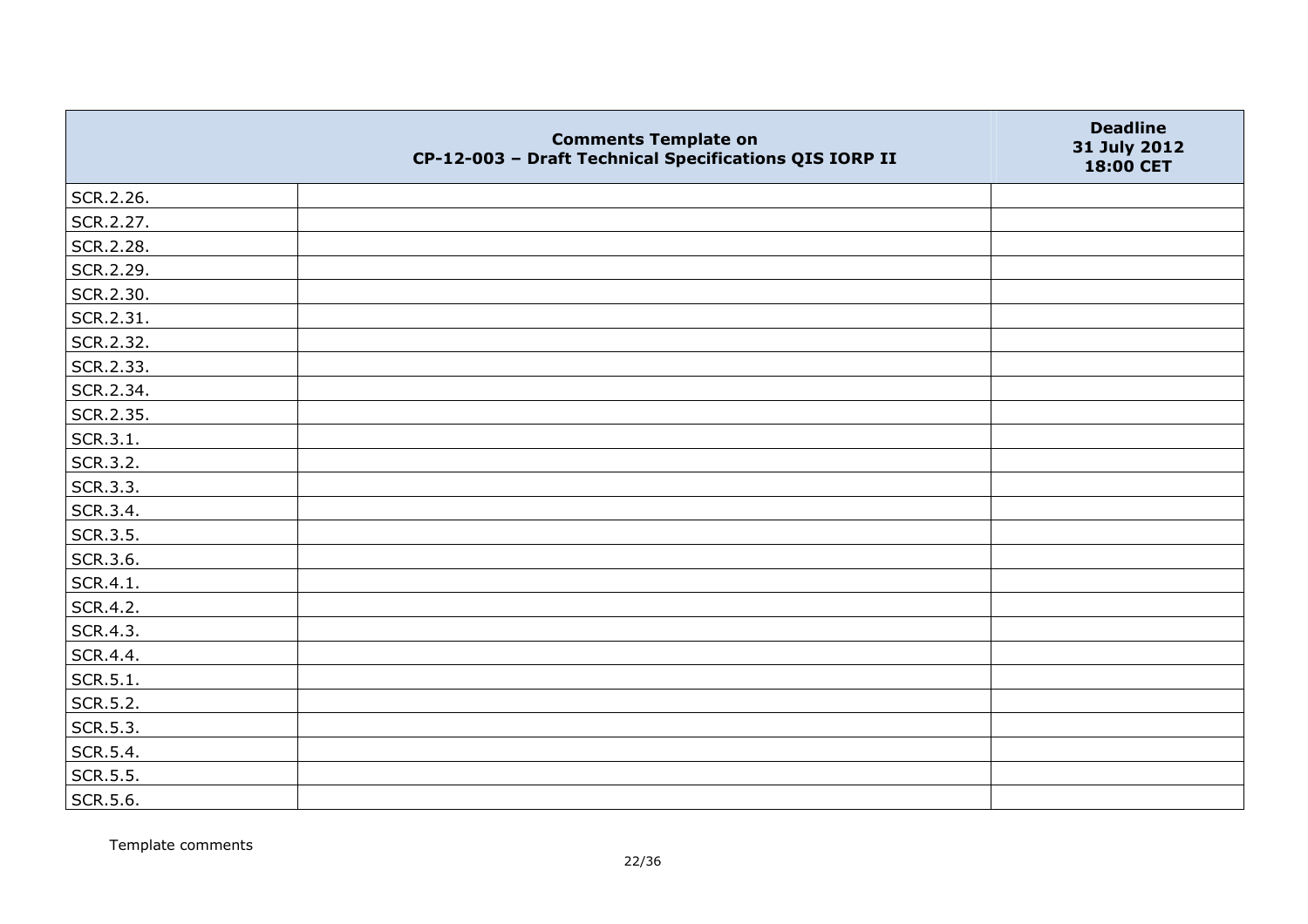|           | <b>Comments Template on</b><br>CP-12-003 - Draft Technical Specifications QIS IORP II | <b>Deadline</b><br>31 July 2012<br>18:00 CET |
|-----------|---------------------------------------------------------------------------------------|----------------------------------------------|
| SCR.5.7.  |                                                                                       |                                              |
| SCR.5.8.  |                                                                                       |                                              |
| SCR.5.9.  |                                                                                       |                                              |
| SCR.5.10. |                                                                                       |                                              |
| SCR.5.11. |                                                                                       |                                              |
| SCR.5.12. |                                                                                       |                                              |
| SCR.5.13. |                                                                                       |                                              |
| SCR.5.14. |                                                                                       |                                              |
| SCR.5.15. |                                                                                       |                                              |
| SCR.5.16. |                                                                                       |                                              |
| SCR.5.17. |                                                                                       |                                              |
| SCR.5.18. |                                                                                       |                                              |
| SCR.5.19. |                                                                                       |                                              |
| SCR.5.20. |                                                                                       |                                              |
| SCR.5.21. |                                                                                       |                                              |
| SCR.5.22. |                                                                                       |                                              |
| SCR.5.23. |                                                                                       |                                              |
| SCR.5.24. |                                                                                       |                                              |
| SCR.5.25. |                                                                                       |                                              |
| SCR.5.26. |                                                                                       |                                              |
| SCR.5.27. |                                                                                       |                                              |
| SCR.5.28. |                                                                                       |                                              |
| SCR.5.29. |                                                                                       |                                              |
| SCR.5.30. |                                                                                       |                                              |
| SCR.5.31. |                                                                                       |                                              |
| SCR.5.32. |                                                                                       |                                              |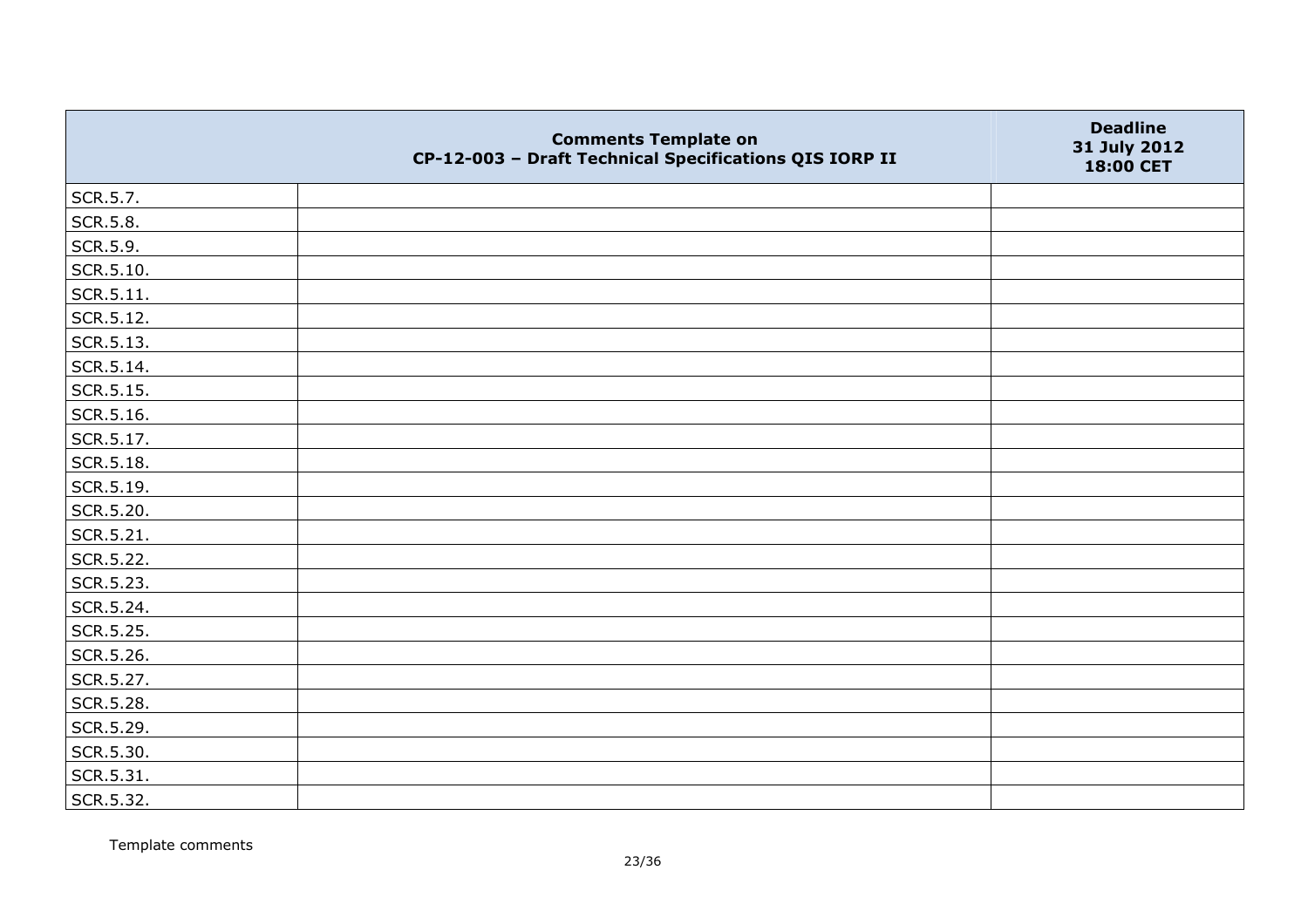|           | <b>Comments Template on</b><br>CP-12-003 - Draft Technical Specifications QIS IORP II | <b>Deadline</b><br>31 July 2012<br>18:00 CET |
|-----------|---------------------------------------------------------------------------------------|----------------------------------------------|
| SCR.5.33. |                                                                                       |                                              |
| SCR.5.34. |                                                                                       |                                              |
| SCR.5.35. |                                                                                       |                                              |
| SCR.5.36. |                                                                                       |                                              |
| SCR.5.37. |                                                                                       |                                              |
| SCR.5.38. |                                                                                       |                                              |
| SCR.5.39. |                                                                                       |                                              |
| SCR.5.40. |                                                                                       |                                              |
| SCR.5.41. |                                                                                       |                                              |
| SCR.5.42. |                                                                                       |                                              |
| SCR.5.43. |                                                                                       |                                              |
| SCR.5.44. |                                                                                       |                                              |
| SCR.5.45. |                                                                                       |                                              |
| SCR.5.46. |                                                                                       |                                              |
| SCR.5.47. |                                                                                       |                                              |
| SCR.5.48. |                                                                                       |                                              |
| SCR.5.49. |                                                                                       |                                              |
| SCR.5.50. |                                                                                       |                                              |
| SCR.5.51. |                                                                                       |                                              |
| SCR.5.52. |                                                                                       |                                              |
| SCR.5.53. |                                                                                       |                                              |
| SCR.5.54. |                                                                                       |                                              |
| SCR.5.55. |                                                                                       |                                              |
| SCR.5.56. |                                                                                       |                                              |
| SCR.5.57. |                                                                                       |                                              |
| SCR.5.58. |                                                                                       |                                              |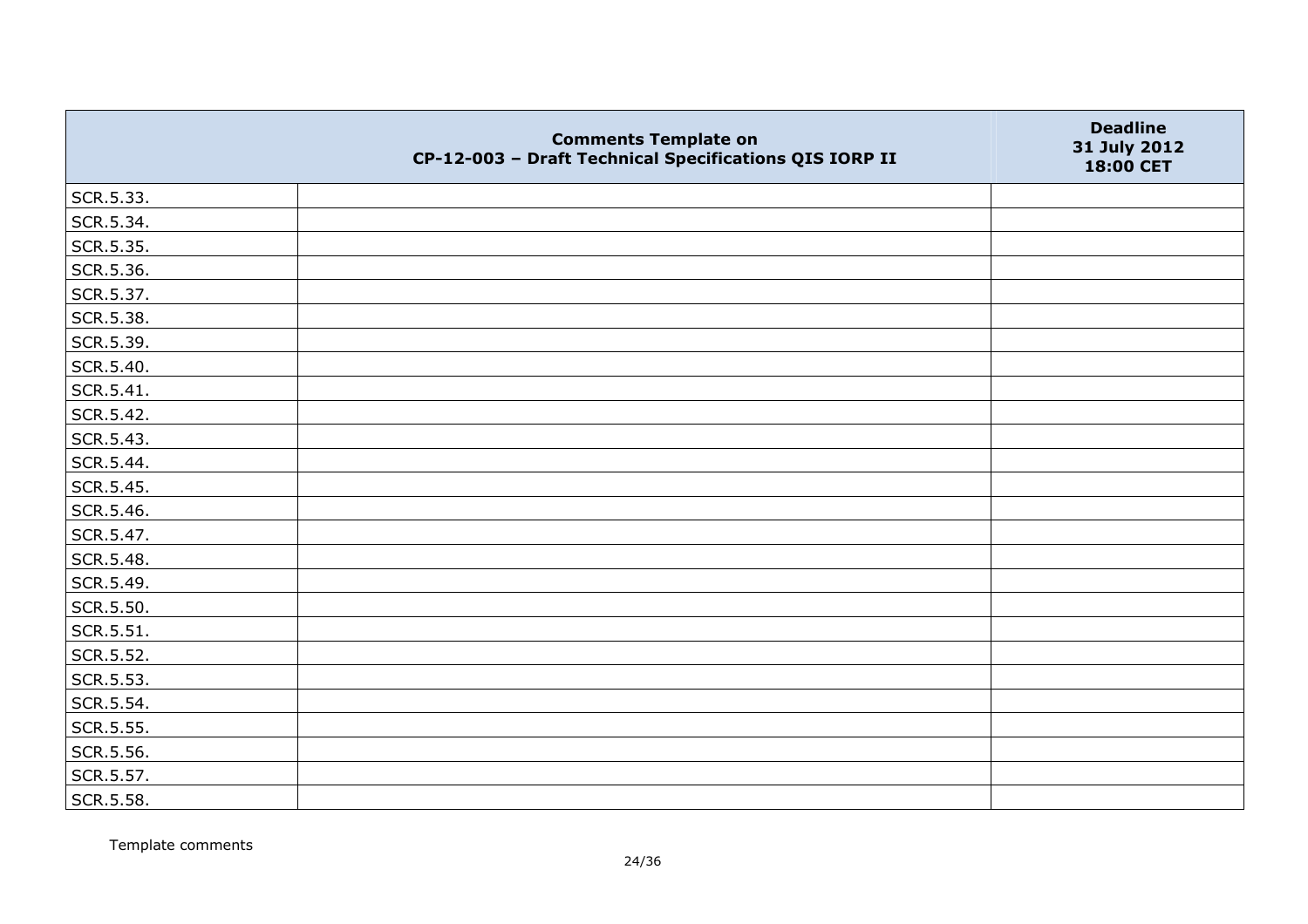|           | <b>Comments Template on</b><br>CP-12-003 - Draft Technical Specifications QIS IORP II | <b>Deadline</b><br>31 July 2012<br>18:00 CET |
|-----------|---------------------------------------------------------------------------------------|----------------------------------------------|
| SCR.5.59. |                                                                                       |                                              |
| SCR.5.60. |                                                                                       |                                              |
| SCR.5.61. |                                                                                       |                                              |
| SCR.5.62. |                                                                                       |                                              |
| SCR.5.63. |                                                                                       |                                              |
| SCR.5.64. |                                                                                       |                                              |
| SCR.5.65. |                                                                                       |                                              |
| SCR.5.66. |                                                                                       |                                              |
| SCR.5.67. |                                                                                       |                                              |
| SCR.5.68. |                                                                                       |                                              |
| SCR.5.69. |                                                                                       |                                              |
| SCR.5.70. |                                                                                       |                                              |
| SCR.5.71. |                                                                                       |                                              |
| SCR.5.72. |                                                                                       |                                              |
| SCR.5.73. |                                                                                       |                                              |
| SCR.5.74. |                                                                                       |                                              |
| SCR.5.75. |                                                                                       |                                              |
| SCR.5.76. |                                                                                       |                                              |
| SCR.5.77. |                                                                                       |                                              |
| SCR.5.78. |                                                                                       |                                              |
| SCR.5.79. |                                                                                       |                                              |
| SCR.5.80. |                                                                                       |                                              |
| SCR.5.81. |                                                                                       |                                              |
| SCR.5.82. |                                                                                       |                                              |
| SCR.5.83. |                                                                                       |                                              |
| SCR.5.84. |                                                                                       |                                              |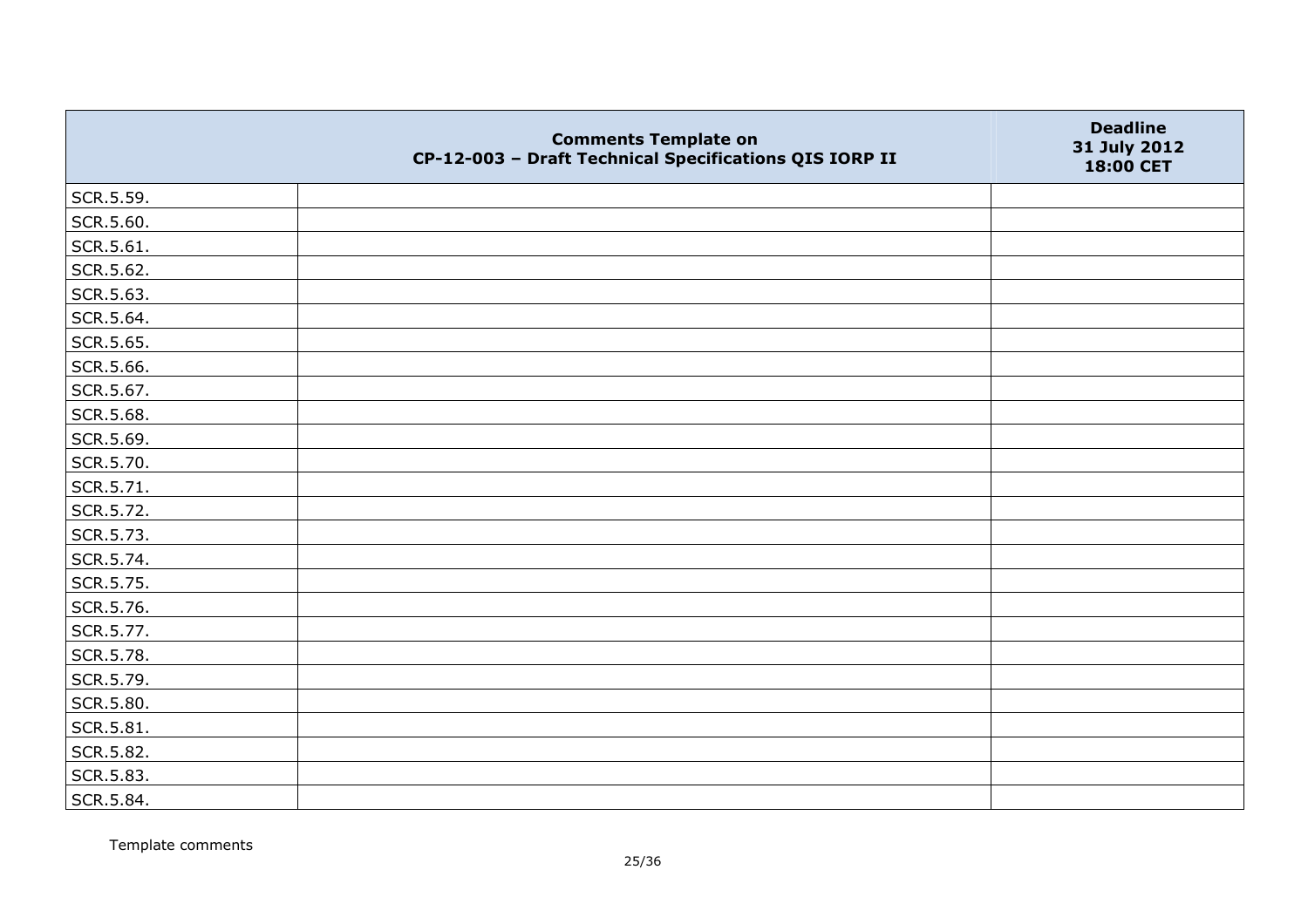|            | <b>Comments Template on</b><br>CP-12-003 - Draft Technical Specifications QIS IORP II | <b>Deadline</b><br>31 July 2012<br>18:00 CET |
|------------|---------------------------------------------------------------------------------------|----------------------------------------------|
| SCR.5.85.  |                                                                                       |                                              |
| SCR.5.86.  |                                                                                       |                                              |
| SCR.5.87.  |                                                                                       |                                              |
| SCR.5.88.  |                                                                                       |                                              |
| SCR.5.89.  |                                                                                       |                                              |
| SCR.5.90.  |                                                                                       |                                              |
| SCR.5.91.  |                                                                                       |                                              |
| SCR.5.92.  |                                                                                       |                                              |
| SCR.5.93.  |                                                                                       |                                              |
| SCR.5.94.  |                                                                                       |                                              |
| SCR.5.95.  |                                                                                       |                                              |
| SCR.5.96.  |                                                                                       |                                              |
| SCR.5.97.  |                                                                                       |                                              |
| SCR.5.98.  |                                                                                       |                                              |
| SCR.5.99.  |                                                                                       |                                              |
| SCR.5.100. |                                                                                       |                                              |
| SCR.5.101. |                                                                                       |                                              |
| SCR.5.102. |                                                                                       |                                              |
| SCR.5.103. |                                                                                       |                                              |
| SCR.5.104. |                                                                                       |                                              |
| SCR.5.105. |                                                                                       |                                              |
| SCR.5.106. |                                                                                       |                                              |
| SCR.5.107. |                                                                                       |                                              |
| SCR.5.108. |                                                                                       |                                              |
| SCR.5.109. |                                                                                       |                                              |
| SCR.5.110. |                                                                                       |                                              |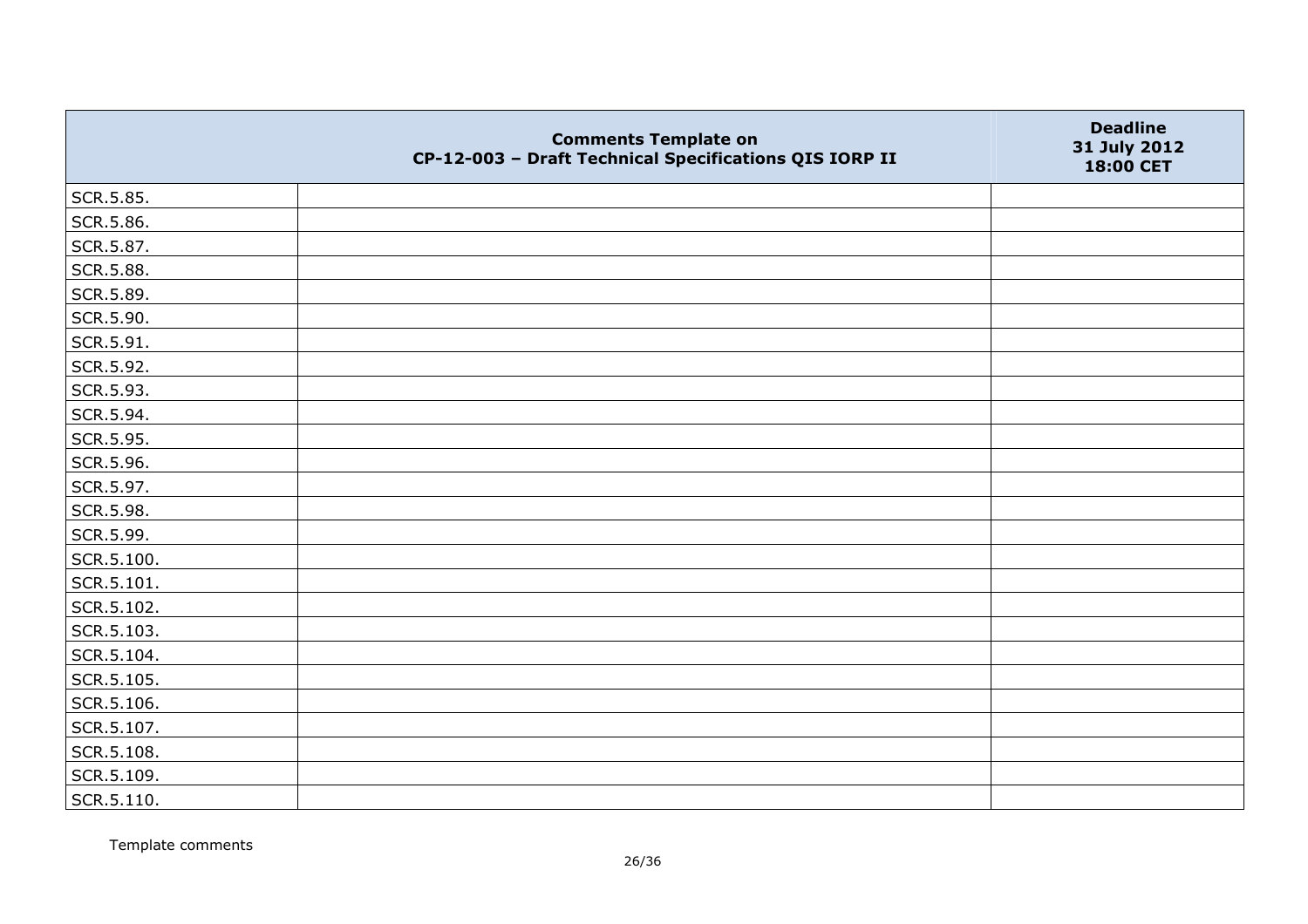|                | <b>Comments Template on</b><br>CP-12-003 - Draft Technical Specifications QIS IORP II | <b>Deadline</b><br>31 July 2012<br>18:00 CET |
|----------------|---------------------------------------------------------------------------------------|----------------------------------------------|
| $ $ SCR.5.111. |                                                                                       |                                              |
| SCR.5.112.     |                                                                                       |                                              |
| SCR.5.113.     |                                                                                       |                                              |
| SCR.5.114.     |                                                                                       |                                              |
| SCR.5.115.     |                                                                                       |                                              |
| SCR.5.116.     |                                                                                       |                                              |
| SCR.5.117.     |                                                                                       |                                              |
| SCR.5.118.     |                                                                                       |                                              |
| SCR.5.119.     |                                                                                       |                                              |
| SCR.5.120.     |                                                                                       |                                              |
| SCR.5.121.     |                                                                                       |                                              |
| SCR.5.122.     |                                                                                       |                                              |
| SCR.5.123.     |                                                                                       |                                              |
| SCR.5.124.     |                                                                                       |                                              |
| SCR.5.125.     |                                                                                       |                                              |
| SCR.5.126.     |                                                                                       |                                              |
| SCR.5.127.     |                                                                                       |                                              |
| SCR.5.128.     |                                                                                       |                                              |
| SCR.5.129.     |                                                                                       |                                              |
| SCR.5.130.     |                                                                                       |                                              |
| SCR.5.131.     |                                                                                       |                                              |
| SCR.6.1.       |                                                                                       |                                              |
| SCR.6.2.       |                                                                                       |                                              |
| SCR.6.3.       |                                                                                       |                                              |
| SCR.6.4.       |                                                                                       |                                              |
| SCR.6.5.       |                                                                                       |                                              |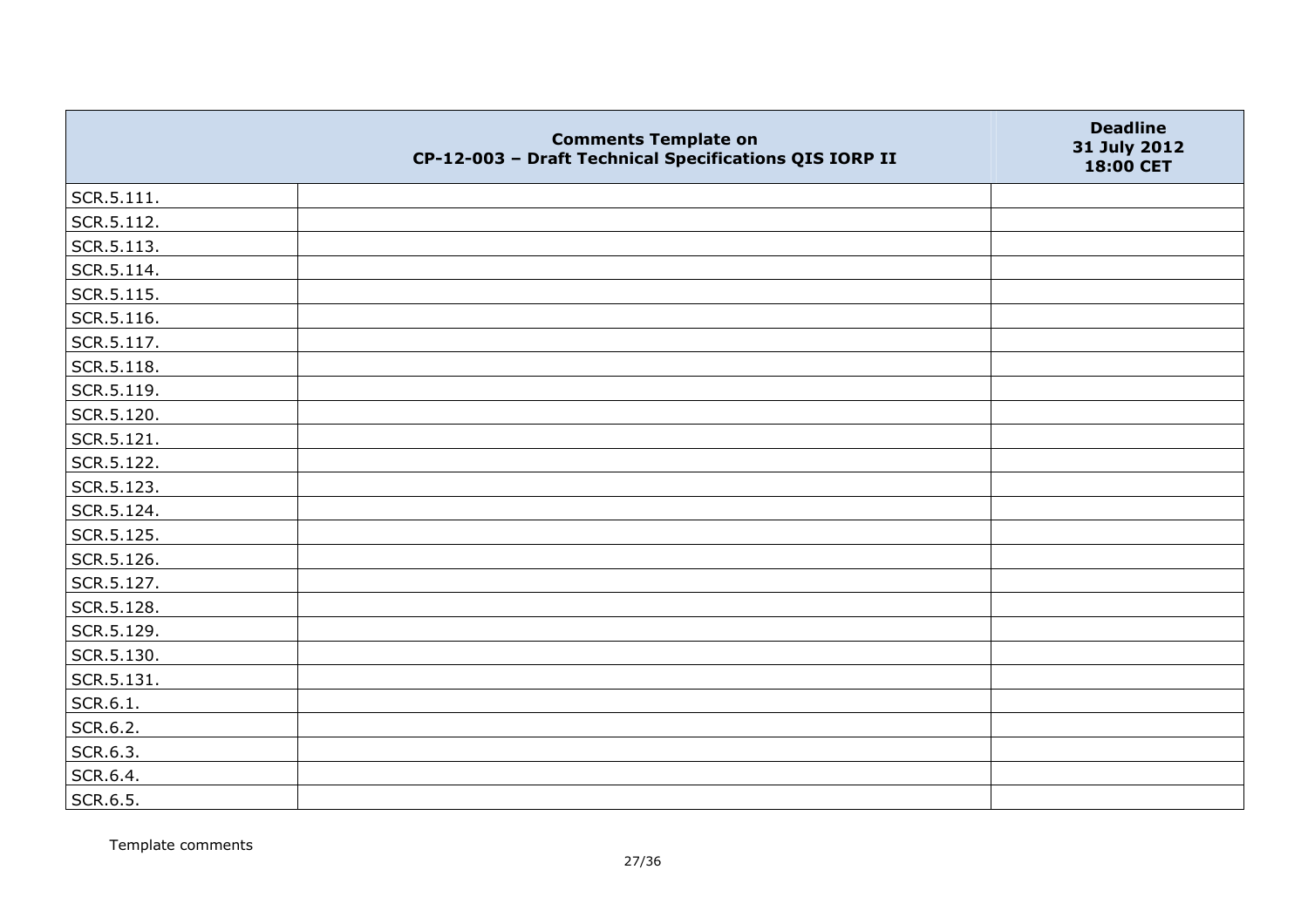|                   | <b>Comments Template on</b><br>CP-12-003 - Draft Technical Specifications QIS IORP II | <b>Deadline</b><br>31 July 2012<br>18:00 CET |
|-------------------|---------------------------------------------------------------------------------------|----------------------------------------------|
| SCR.6.6.          |                                                                                       |                                              |
| SCR.6.7.          |                                                                                       |                                              |
| SCR.6.8.          |                                                                                       |                                              |
| SCR.6.9.          |                                                                                       |                                              |
| SCR.6.10.         |                                                                                       |                                              |
| $\vert$ SCR.6.11. |                                                                                       |                                              |
| SCR.6.12.         |                                                                                       |                                              |
| SCR.6.13.         |                                                                                       |                                              |
| SCR.6.14.         |                                                                                       |                                              |
| SCR.6.15.         |                                                                                       |                                              |
| SCR.6.16.         |                                                                                       |                                              |
| SCR.6.17.         |                                                                                       |                                              |
| SCR.6.18.         |                                                                                       |                                              |
| SCR.6.19.         |                                                                                       |                                              |
| SCR.6.20.         |                                                                                       |                                              |
| SCR.6.21.         |                                                                                       |                                              |
| SCR.6.22.         |                                                                                       |                                              |
| SCR.6.23.         |                                                                                       |                                              |
| SCR.6.24.         |                                                                                       |                                              |
| SCR.6.25.         |                                                                                       |                                              |
| SCR.6.26.         |                                                                                       |                                              |
| SCR.6.27.         |                                                                                       |                                              |
| SCR.6.28.         |                                                                                       |                                              |
| SCR.6.29.         |                                                                                       |                                              |
| SCR.6.30.         |                                                                                       |                                              |
| SCR.6.31.         |                                                                                       |                                              |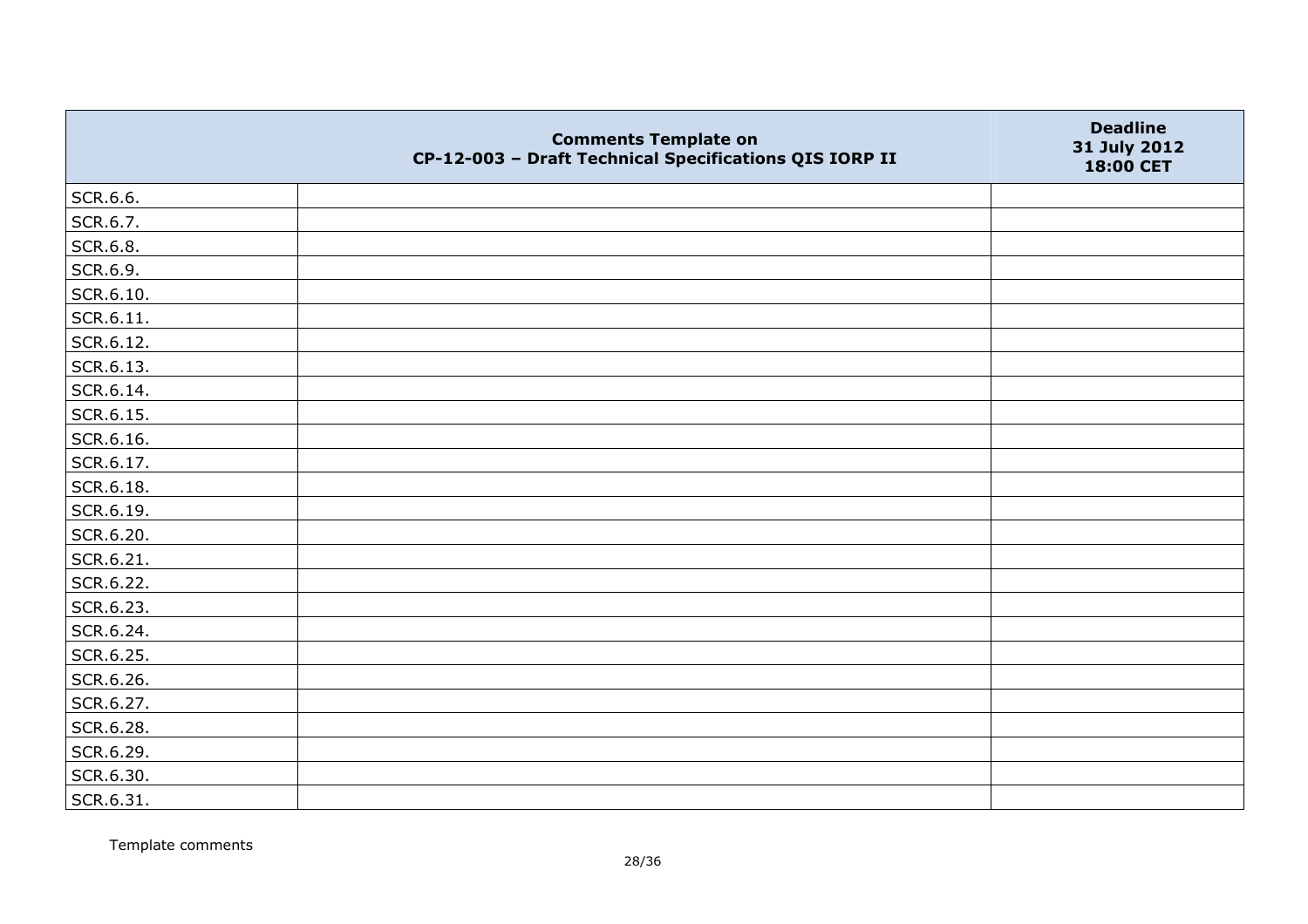|           | <b>Comments Template on</b><br>CP-12-003 - Draft Technical Specifications QIS IORP II | <b>Deadline</b><br>31 July 2012<br>18:00 CET |
|-----------|---------------------------------------------------------------------------------------|----------------------------------------------|
| SCR.6.32. |                                                                                       |                                              |
| SCR.7.1.  |                                                                                       |                                              |
| SCR.7.2.  |                                                                                       |                                              |
| SCR.7.3.  |                                                                                       |                                              |
| SCR.7.4.  |                                                                                       |                                              |
| SCR.7.5.  |                                                                                       |                                              |
| SCR.7.6.  |                                                                                       |                                              |
| SCR.7.7.  |                                                                                       |                                              |
| SCR.7.8.  |                                                                                       |                                              |
| SCR.7.9.  |                                                                                       |                                              |
| SCR.7.10. |                                                                                       |                                              |
| SCR.7.11. |                                                                                       |                                              |
| SCR.7.12. |                                                                                       |                                              |
| SCR.7.13. |                                                                                       |                                              |
| SCR.7.14. |                                                                                       |                                              |
| SCR.7.15. |                                                                                       |                                              |
| SCR.7.16. |                                                                                       |                                              |
| SCR.7.17. |                                                                                       |                                              |
| SCR.7.18. |                                                                                       |                                              |
| SCR.7.19. |                                                                                       |                                              |
| SCR.7.20. |                                                                                       |                                              |
| SCR.7.21. |                                                                                       |                                              |
| SCR.7.22. |                                                                                       |                                              |
| SCR.7.23. |                                                                                       |                                              |
| SCR.7.24. |                                                                                       |                                              |
| SCR.7.25. |                                                                                       |                                              |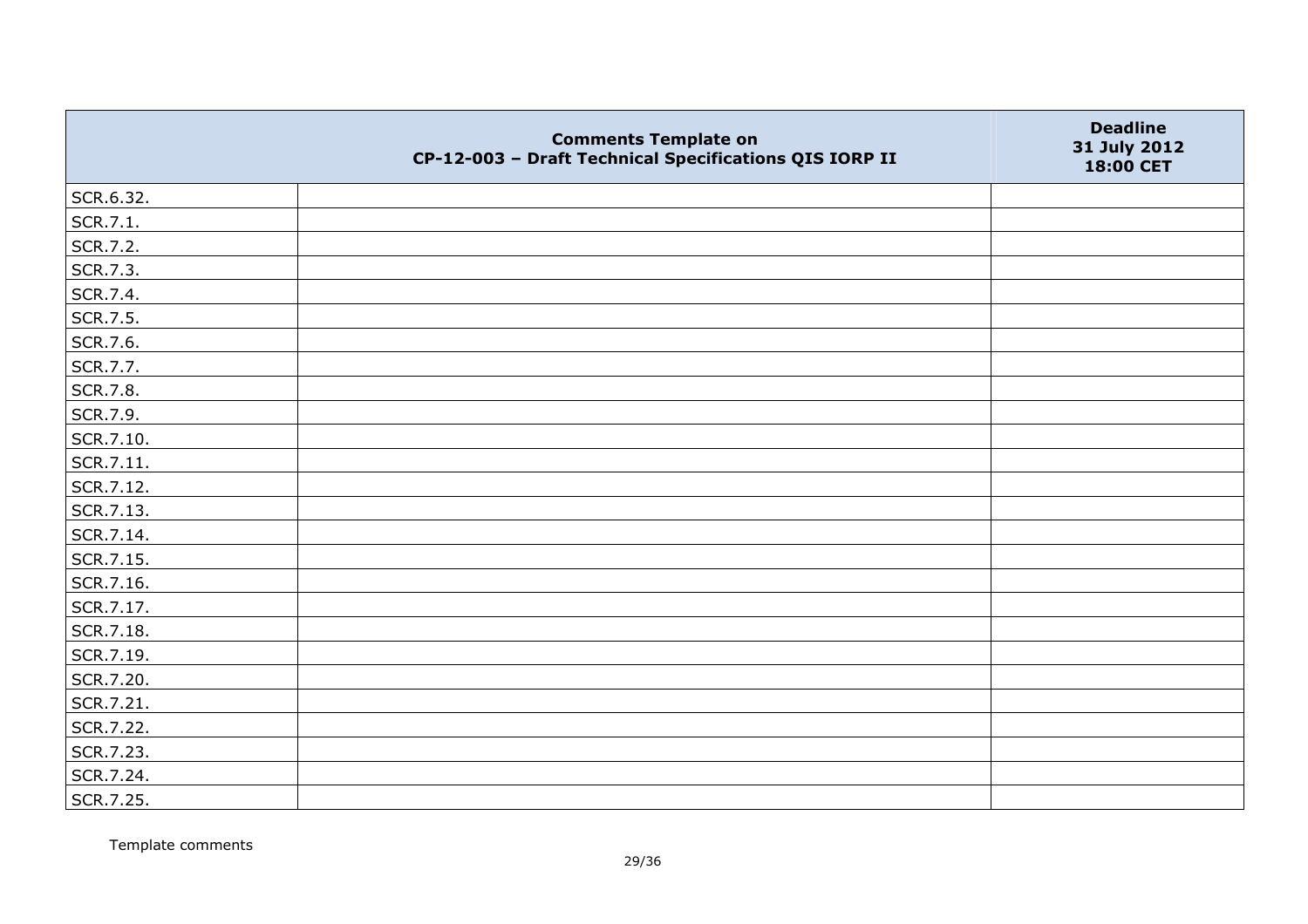|           | <b>Comments Template on</b><br>CP-12-003 - Draft Technical Specifications QIS IORP II | <b>Deadline</b><br>31 July 2012<br>18:00 CET |
|-----------|---------------------------------------------------------------------------------------|----------------------------------------------|
| SCR.7.26. |                                                                                       |                                              |
| SCR.7.27. |                                                                                       |                                              |
| SCR.7.28. |                                                                                       |                                              |
| SCR.7.29. |                                                                                       |                                              |
| SCR.7.30. |                                                                                       |                                              |
| SCR.7.31. |                                                                                       |                                              |
| SCR.7.32. |                                                                                       |                                              |
| SCR.7.33. |                                                                                       |                                              |
| SCR.7.34. |                                                                                       |                                              |
| SCR.7.35. |                                                                                       |                                              |
| SCR.7.36. |                                                                                       |                                              |
| SCR.7.37. |                                                                                       |                                              |
| SCR.7.38. |                                                                                       |                                              |
| SCR.7.39. |                                                                                       |                                              |
| SCR.7.40. |                                                                                       |                                              |
| SCR.7.41. |                                                                                       |                                              |
| SCR.7.42. |                                                                                       |                                              |
| SCR.7.43. |                                                                                       |                                              |
| SCR.7.44. |                                                                                       |                                              |
| SCR.7.45. |                                                                                       |                                              |
| SCR.7.46. |                                                                                       |                                              |
| SCR.7.47. |                                                                                       |                                              |
| SCR.7.48. |                                                                                       |                                              |
| SCR.7.49. |                                                                                       |                                              |
| SCR.7.50. |                                                                                       |                                              |
| SCR.7.51. |                                                                                       |                                              |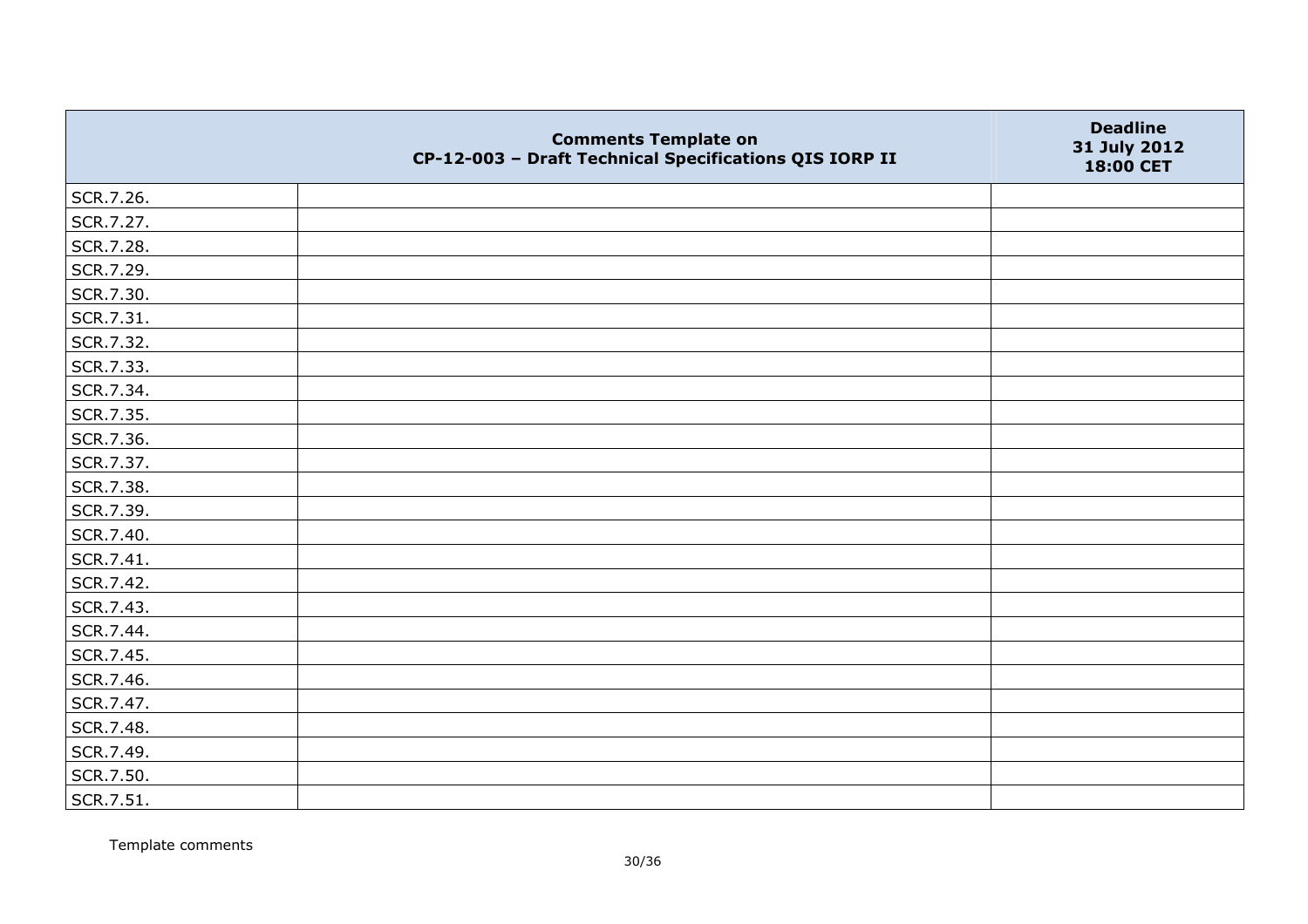|           | <b>Comments Template on</b><br>CP-12-003 - Draft Technical Specifications QIS IORP II | <b>Deadline</b><br>31 July 2012<br>18:00 CET |
|-----------|---------------------------------------------------------------------------------------|----------------------------------------------|
| SCR.7.52. |                                                                                       |                                              |
| SCR.7.53. |                                                                                       |                                              |
| SCR.7.54. |                                                                                       |                                              |
| SCR.7.55. |                                                                                       |                                              |
| SCR.7.56. |                                                                                       |                                              |
| SCR.7.57. |                                                                                       |                                              |
| SCR.7.58. |                                                                                       |                                              |
| SCR.7.59. |                                                                                       |                                              |
| SCR.7.60. |                                                                                       |                                              |
| SCR.7.61. |                                                                                       |                                              |
| SCR.7.62. |                                                                                       |                                              |
| SCR.7.63. |                                                                                       |                                              |
| SCR.7.64. |                                                                                       |                                              |
| SCR.7.65. |                                                                                       |                                              |
| SCR.7.66. |                                                                                       |                                              |
| SCR.7.67. |                                                                                       |                                              |
| SCR.7.68. |                                                                                       |                                              |
| SCR.7.69. |                                                                                       |                                              |
| SCR.7.70. |                                                                                       |                                              |
| SCR.7.71. |                                                                                       |                                              |
| SCR.7.72. |                                                                                       |                                              |
| SCR.7.73. |                                                                                       |                                              |
| SCR.7.74. |                                                                                       |                                              |
| SCR.7.75. |                                                                                       |                                              |
| SCR.7.76. |                                                                                       |                                              |
| SCR.7.77. |                                                                                       |                                              |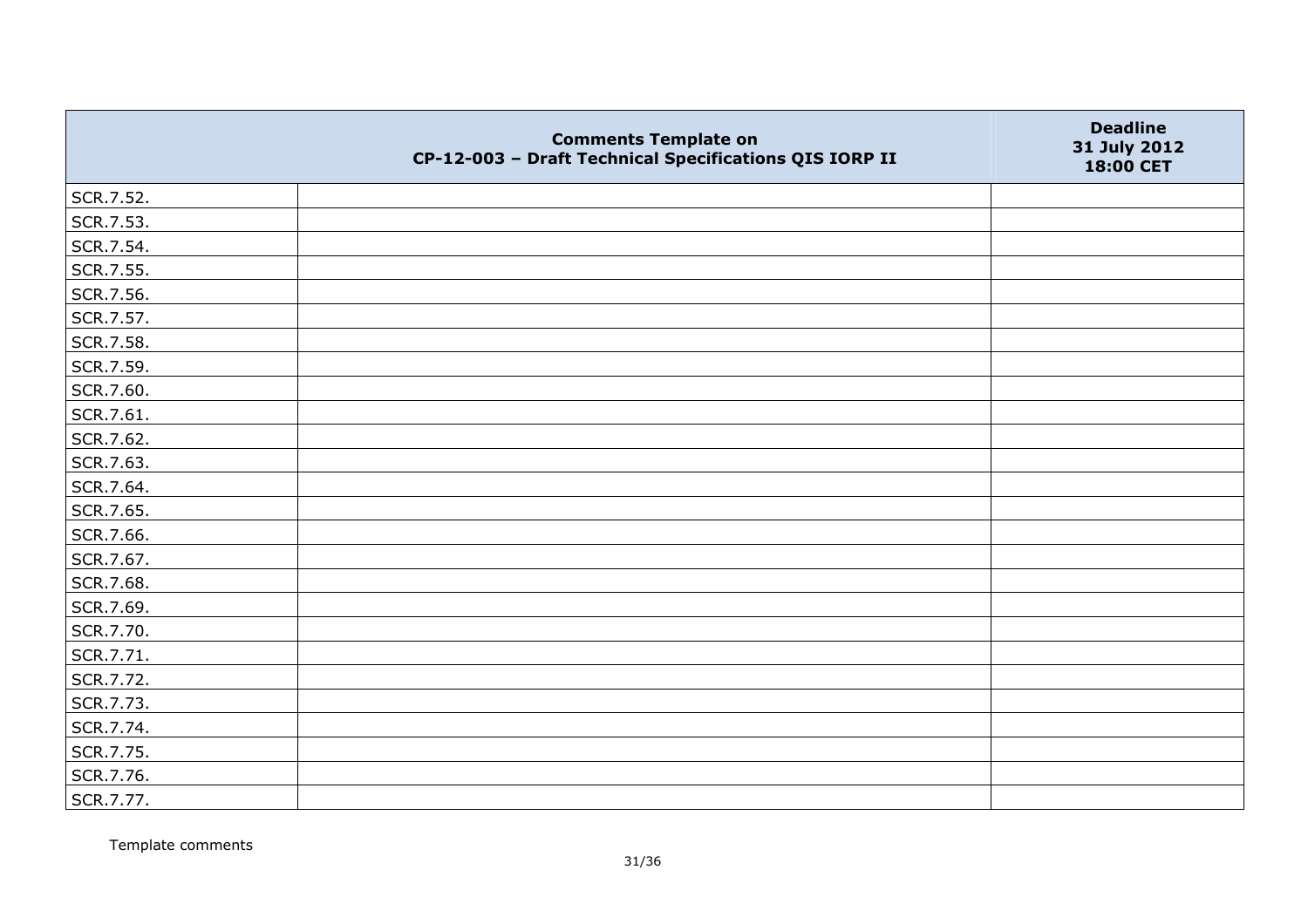|           | <b>Comments Template on</b><br>CP-12-003 - Draft Technical Specifications QIS IORP II | <b>Deadline</b><br>31 July 2012<br>18:00 CET |
|-----------|---------------------------------------------------------------------------------------|----------------------------------------------|
| SCR.7.78. |                                                                                       |                                              |
| SCR.7.79. |                                                                                       |                                              |
| SCR.7.80. |                                                                                       |                                              |
| SCR.7.81. |                                                                                       |                                              |
| SCR.7.82. |                                                                                       |                                              |
| SCR.7.83. |                                                                                       |                                              |
| SCR.7.84. |                                                                                       |                                              |
| SCR.7.85. |                                                                                       |                                              |
| SCR.7.86. |                                                                                       |                                              |
| SCR.7.87. |                                                                                       |                                              |
| SCR.8.1.  |                                                                                       |                                              |
| SCR.8.2.  |                                                                                       |                                              |
| SCR.8.3.  |                                                                                       |                                              |
| SCR.8.4.  |                                                                                       |                                              |
| SCR.8.5.  |                                                                                       |                                              |
| SCR.8.6.  |                                                                                       |                                              |
| SCR.8.7.  |                                                                                       |                                              |
| SCR.9.1.  |                                                                                       |                                              |
| SCR.9.2.  |                                                                                       |                                              |
| SCR.9.3.  |                                                                                       |                                              |
| SCR.9.4.  |                                                                                       |                                              |
| SCR.9.5.  |                                                                                       |                                              |
| SCR.9.6.  |                                                                                       |                                              |
| SCR.9.7.  |                                                                                       |                                              |
| SCR.9.8.  |                                                                                       |                                              |
| SCR.9.9.  |                                                                                       |                                              |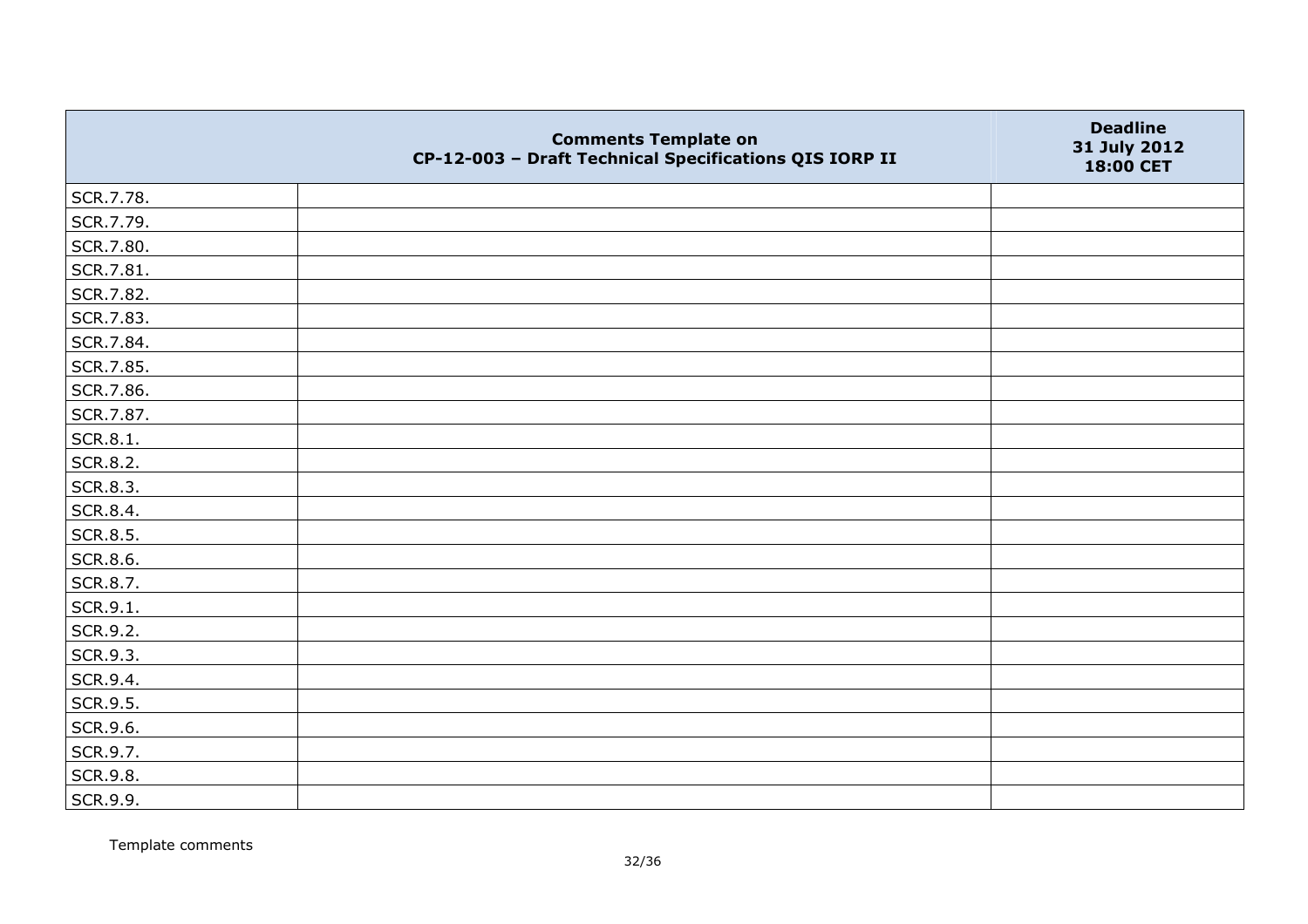|           | <b>Comments Template on</b><br>CP-12-003 - Draft Technical Specifications QIS IORP II | <b>Deadline</b><br>31 July 2012<br>18:00 CET |
|-----------|---------------------------------------------------------------------------------------|----------------------------------------------|
| SCR.9.10. |                                                                                       |                                              |
| SCR.9.11. |                                                                                       |                                              |
| SCR.9.12. |                                                                                       |                                              |
| SCR.9.13. |                                                                                       |                                              |
| SCR.9.14. |                                                                                       |                                              |
| SCR.9.15. |                                                                                       |                                              |
| SCR.9.16. |                                                                                       |                                              |
| SCR.9.17. |                                                                                       |                                              |
| SCR.9.18. |                                                                                       |                                              |
| SCR.9.19. |                                                                                       |                                              |
| SCR.9.20. |                                                                                       |                                              |
| SCR.9.21. |                                                                                       |                                              |
| SCR.9.22. |                                                                                       |                                              |
| SCR.9.23. |                                                                                       |                                              |
| SCR.9.24. |                                                                                       |                                              |
| SCR.9.25. |                                                                                       |                                              |
| SCR.9.26. |                                                                                       |                                              |
| SCR.9.27. |                                                                                       |                                              |
| SCR.9.28. |                                                                                       |                                              |
| SCR.9.29. |                                                                                       |                                              |
| SCR.9.30. |                                                                                       |                                              |
| SCR.9.31. |                                                                                       |                                              |
| SCR.9.32. |                                                                                       |                                              |
| SCR.9.33. |                                                                                       |                                              |
| SCR.9.34. |                                                                                       |                                              |
| SCR.10.1. |                                                                                       |                                              |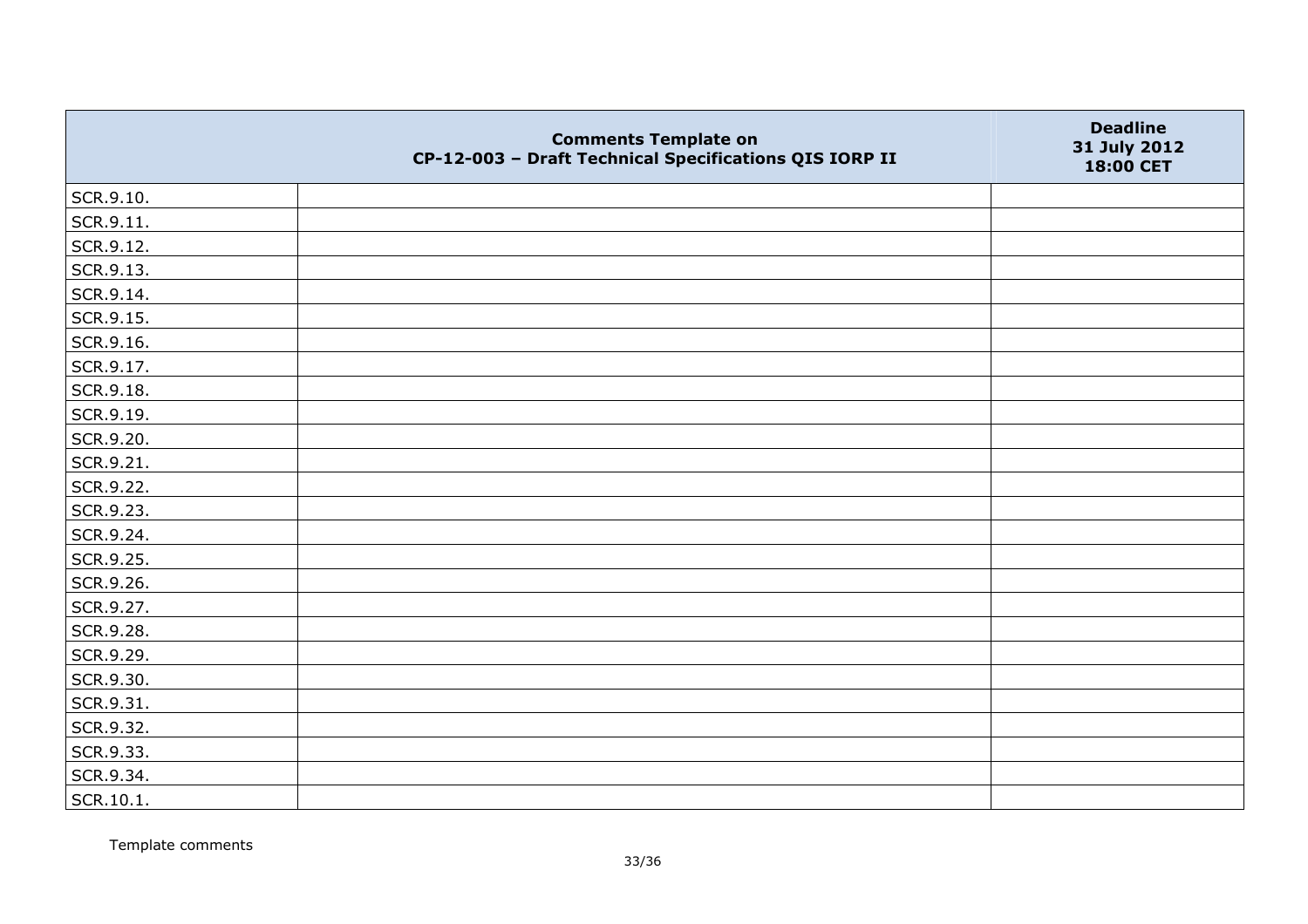|                 | <b>Comments Template on</b><br>CP-12-003 - Draft Technical Specifications QIS IORP II | <b>Deadline</b><br>31 July 2012<br>18:00 CET |
|-----------------|---------------------------------------------------------------------------------------|----------------------------------------------|
| SCR.10.2.       |                                                                                       |                                              |
| SCR.10.3.       |                                                                                       |                                              |
| SCR.10.4.       |                                                                                       |                                              |
| SCR.10.5.       |                                                                                       |                                              |
| SCR.10.6.       |                                                                                       |                                              |
| SCR.10.7.       |                                                                                       |                                              |
| SCR.10.8.       |                                                                                       |                                              |
| SCR.10.9.       |                                                                                       |                                              |
| SCR.10.10.      |                                                                                       |                                              |
| SCR.10.11.      |                                                                                       |                                              |
| MCR.1.1.        |                                                                                       |                                              |
| MCR.2.1.        |                                                                                       |                                              |
| MCR.2.2.        |                                                                                       |                                              |
| MCR.2.3.        |                                                                                       |                                              |
| MCR.2.4.        |                                                                                       |                                              |
| MCR.2.5.        |                                                                                       |                                              |
| MCR.2.6.        |                                                                                       |                                              |
| MCR.2.7.        |                                                                                       |                                              |
| MCR.2.8.        |                                                                                       |                                              |
| MCR.2.9.        |                                                                                       |                                              |
| PRO.1.1.        |                                                                                       |                                              |
| PRO.2.1.        |                                                                                       |                                              |
| PRO.2.2.        |                                                                                       |                                              |
| PRO.2.3.        |                                                                                       |                                              |
| PRO.2.4.        |                                                                                       |                                              |
| <b>PRO.2.5.</b> |                                                                                       |                                              |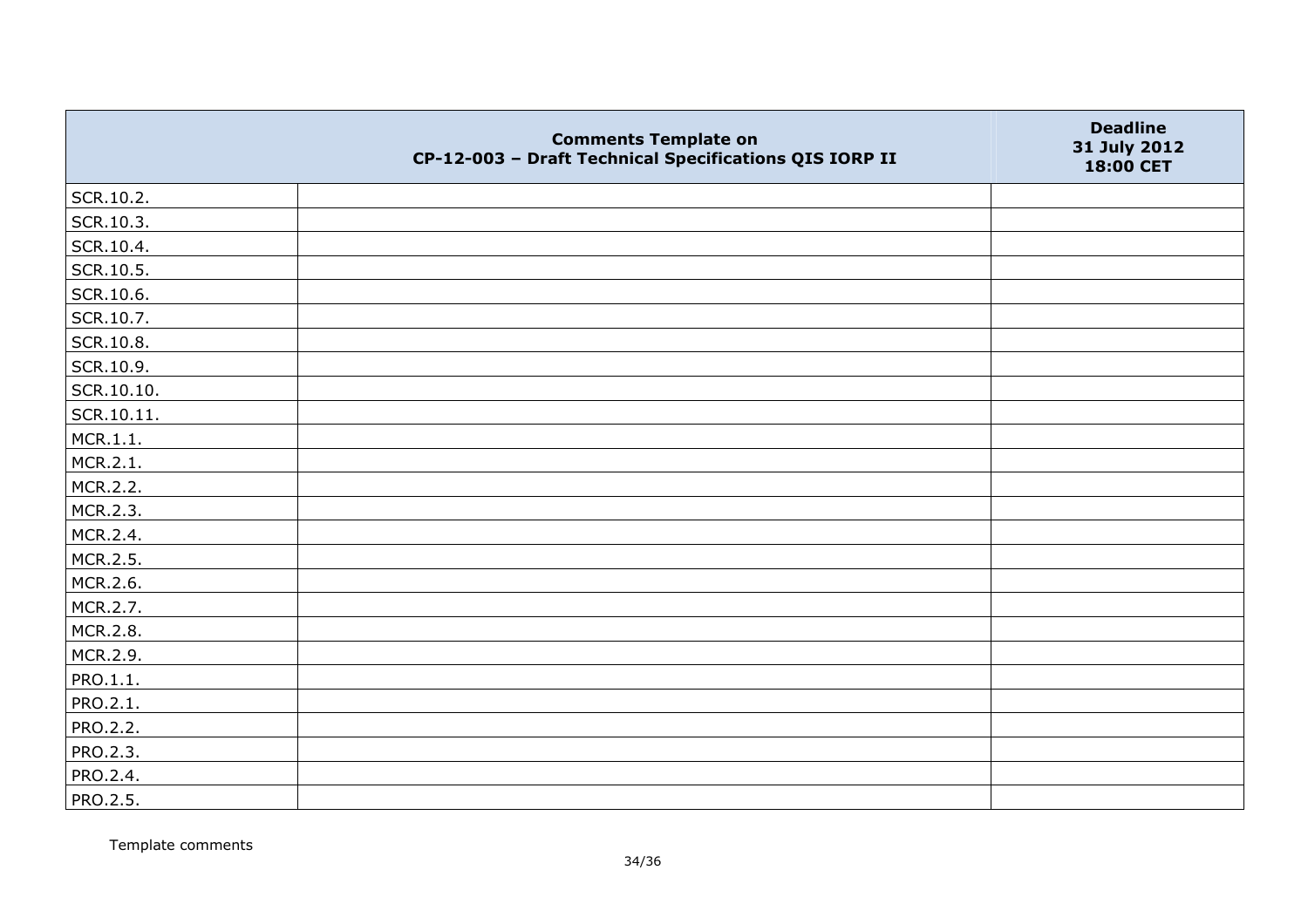|           | <b>Comments Template on</b><br>CP-12-003 - Draft Technical Specifications QIS IORP II | <b>Deadline</b><br>31 July 2012<br>18:00 CET |
|-----------|---------------------------------------------------------------------------------------|----------------------------------------------|
| PRO.2.6.  |                                                                                       |                                              |
| PRO.3.1.  |                                                                                       |                                              |
| PRO.3.2.  |                                                                                       |                                              |
| PRO.3.3.  |                                                                                       |                                              |
| PRO.3.4.  |                                                                                       |                                              |
| PRO.3.5.  |                                                                                       |                                              |
| PRO.3.6.  |                                                                                       |                                              |
| PRO.3.7.  |                                                                                       |                                              |
| PRO.3.8.  |                                                                                       |                                              |
| PRO.3.9.  |                                                                                       |                                              |
| PRO.3.10. |                                                                                       |                                              |
| PRO.3.11. |                                                                                       |                                              |
| PRO.3.12. |                                                                                       |                                              |
| PRO.3.13. |                                                                                       |                                              |
| PRO.3.14. |                                                                                       |                                              |
| PRO.3.15. |                                                                                       |                                              |
| PRO.3.16. |                                                                                       |                                              |
| PRO.3.17. |                                                                                       |                                              |
| PRO.3.18. |                                                                                       |                                              |
| PRO.3.19. |                                                                                       |                                              |
| PRO.3.20. |                                                                                       |                                              |
| PRO.3.21. |                                                                                       |                                              |
| PRO.3.22. |                                                                                       |                                              |
| PRO.3.23. |                                                                                       |                                              |
| PRO.3.24. |                                                                                       |                                              |
| PRO.3.25. |                                                                                       |                                              |